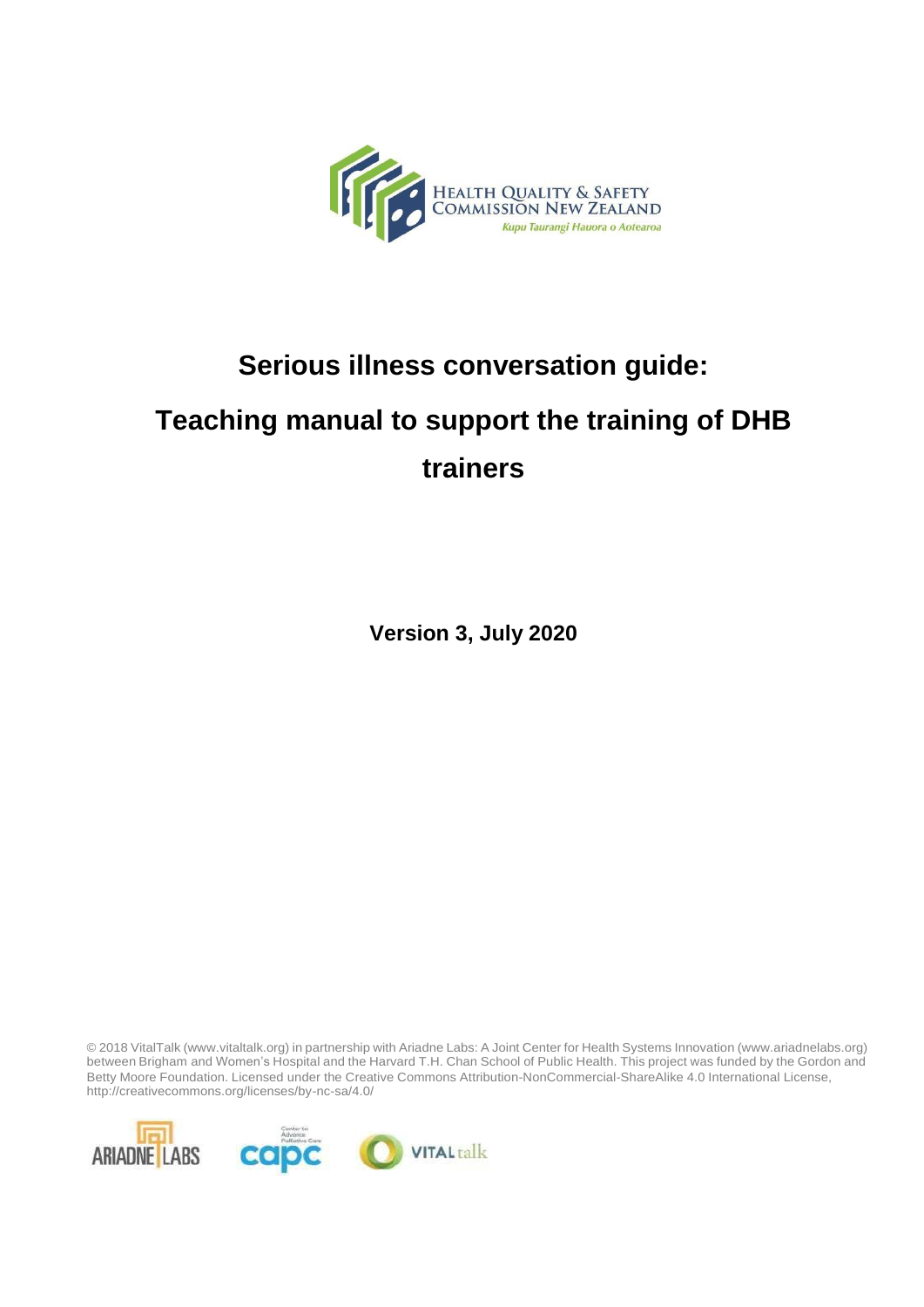#### **Contents**

| <b>INTRODUCTION</b>                                       | 3  |
|-----------------------------------------------------------|----|
| Terminology                                               | 3  |
| Course objectives                                         | 3  |
| Incorporating Māori culture                               | 4  |
| <b>FACILITATION MATERIALS</b>                             | 6  |
| Welcome, introductions, objectives and workshop structure | 6  |
| Opening reflection                                        | 6  |
| The components of the Serious Illness Conversation Guide  | 14 |
| Drill of the Serious Illness Conversation Guide           | 14 |
| Facilitating in a small group play                        | 15 |
| Facilitating simulated patients in small groups           | 16 |
| Large group debrief & closing                             | 22 |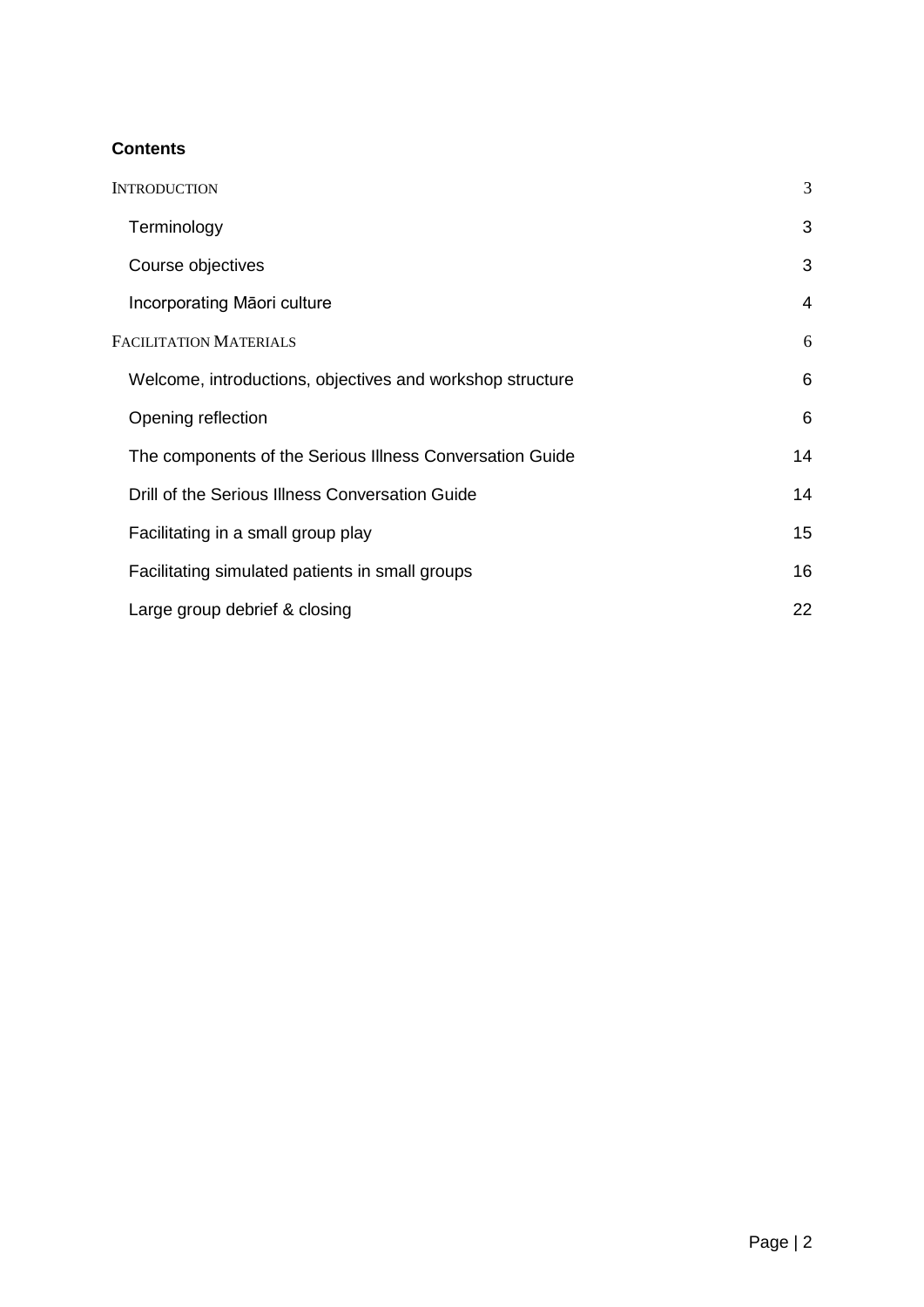# <span id="page-2-0"></span>**Introduction**

Kia ora and welcome to the *Serious illness conversation guide: Teaching manual to support the training of DHB trainers*. This manual contains additional information to support the DHB trainers deliver the SICG workshop to clinician learners.

The majority of the information for the delivery of the SICG workshop can be found as notes under the specific slides in the SICG workshop slides PowerPoint. This manual contains additional information to support DHB trainers facilitate the workshop sessions.

#### <span id="page-2-1"></span>**Terminology**

| <b>Term</b>                     | <b>Definition</b>                                      |
|---------------------------------|--------------------------------------------------------|
| <b>National trainers</b>        | Facilitators teaching the DHB SICG Trainers            |
| <b>DHB SICG Trainers</b>        | Participants learning how to teach the SICG workshop   |
| <b>Patient</b>                  | Simulated patient                                      |
| <b>Clinician learners</b>       | Clinicians the SICG workshop will teach                |
| <b>SICG workshop</b>            | 3-hour training                                        |
| <b>Train-the-Trainer Course</b> | 1-day course spent learning to teach the SICG workshop |

#### <span id="page-2-2"></span>**Course objectives**

#### **SICG workshops (learning the Serious Illness Conversation Guide)**

- 1. Describe the evidence-based benefits of serious illness conversations for patients and families
- 2. Describe the clinician's role in improving serious illness conversations
- 3. List the components of the Serious Illness Conversation Guide
- 4. Practice using the Serious Illness Conversation Guide

#### **Train the Trainer (teaching the Serious Illness Conversation Guide)**

- 1. Develop large group teaching skills:
	- a. Lead the opening reflection
	- b. Lead demonstration using the Guide
	- c. Respond to clinician comments during large group debriefing
- 2. Develop small group facilitation skills, including:
	- a. Open a group and create safety in role play
	- b. Understand and utilise a facilitation guide
	- c. Identify strategies for engaging all small group members in problem-solving and discussion
	- d. Learn techniques for small group facilitation, including managing and debriefing time outs, helping learners identify learning opportunities and reinforcing learning
	- e. Practice facilitating in small groups, including engaging learners, quick coaching techniques, and providing effective feedback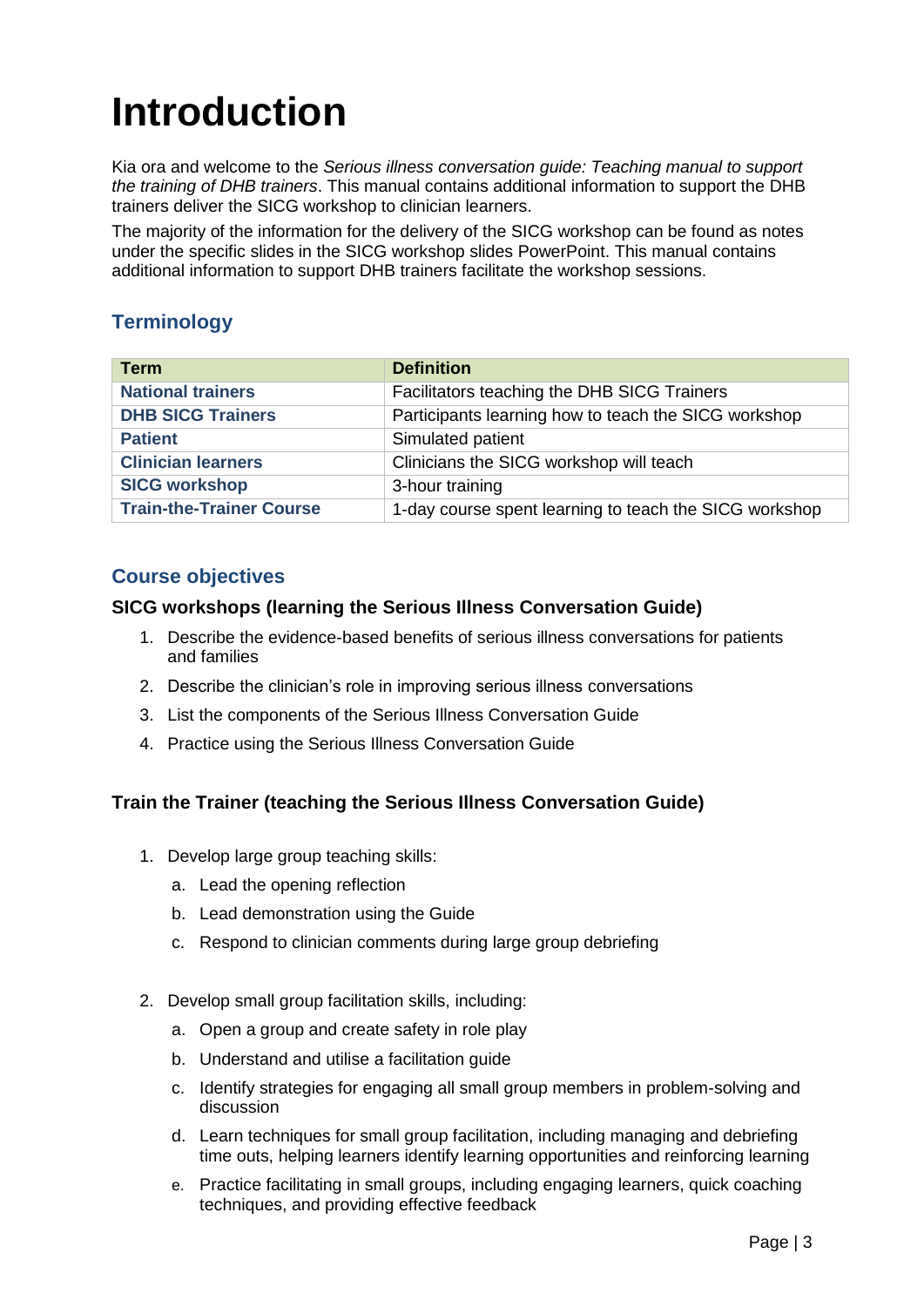#### <span id="page-3-0"></span>**Incorporating Māori culture**

The HQSC is committed to attending to the needs of Māori and to incorporating aspects of the Māori culture into all training. It is suggested that trainers use Māori words where appropriate in the training. For example:

Mōrena – good morning Kia ora - hello Family - whānau Meeting – hui Conversation/talk - kōrero

The following is some background which may be helpful to consider as you prepare to deliver this SICG workshop.

#### **Implicit bias & cultural safety**

As clinicians we cannot underestimate the role our attitudes, our biases and our preconceptions play in the serious illness conversation. Understanding this, and acknowledging and respecting the realities of others, will create a space for meaningful conversation about serious illness.

Cultural safety is based in attitude change. If safe attitudes are held by the practitioner, they will be able to work with the continuum of people and cultures within their care. For Māori this may mean whānau members that can provide karakia or spiritual safety, or others that have more experience navigating the health care system and advocate on behalf of the patient and their whānau.

Please ensure you are familiar with the information in the 'Preparing for the conversation' section of the *Serious illness conversation – reference guide for health care professionals version 2(5)*. This includes a working knowledge of C Lacey et al - The Hui Process: a framework to enhance the doctor-patient relationship. New Zealand Medical Journal 2011; 124:1347 paper which describes a method of integrating cultural competency practice, specific to Māori, in the doctor-patient relationship.

Please also make time to watch the Commissions implicit bias training resources. The *Understanding bias in health care* videos are available free on the Commission's website at https:/[/www.hqsc.govt.nz/understanding-bias](http://www.hqsc.govt.nz/understanding-bias) and can also be completed as learning modules on https://learnonline.health.nz/ .These will assist you to examine attitudes and stereotypes that affect your understanding, actions and decisions in an unconscious manner.

#### **Wairua**

SICG conversations include subject matter around wellbeing, health decline, death and whakapapa. Hence a SICG conversation may be viewed as particularly tapū for Māori. The provision of spiritual safety is therefore paramount. The opening karakia enables the group to settle in and focus on the work at hand. It is also an opportunity to welcome in tipuna (deceased ancestors), kaitiaki (spiritual guides/guardians), and the creator to inspire and support the work. This enhances the mauri (spirit) of the interaction and the outcome of the work.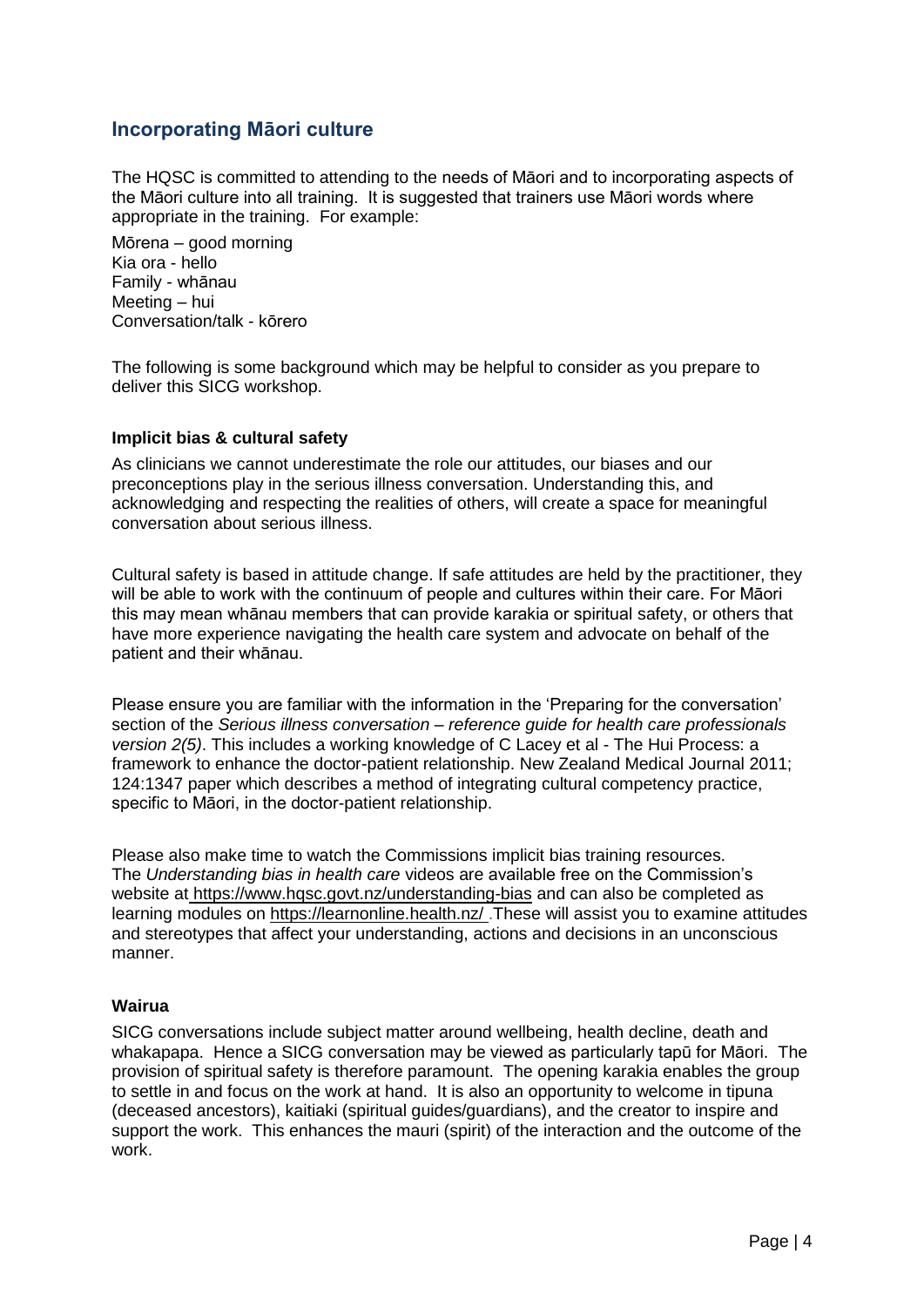#### **Whānau**

Māori value the collective. There is safety and mana in a strong, capable whānau; there is vulnerability for an individual alone. Māori often prefer to make decisions collectively – individual and whānau – and share the risk as a group. Therefore, a SICG conversation is also about empowering whānau and growing their capability in the support of the individual.

Many people feel that we are not only with the individual in front of us, but also with their ancestors past and descendants yet to come.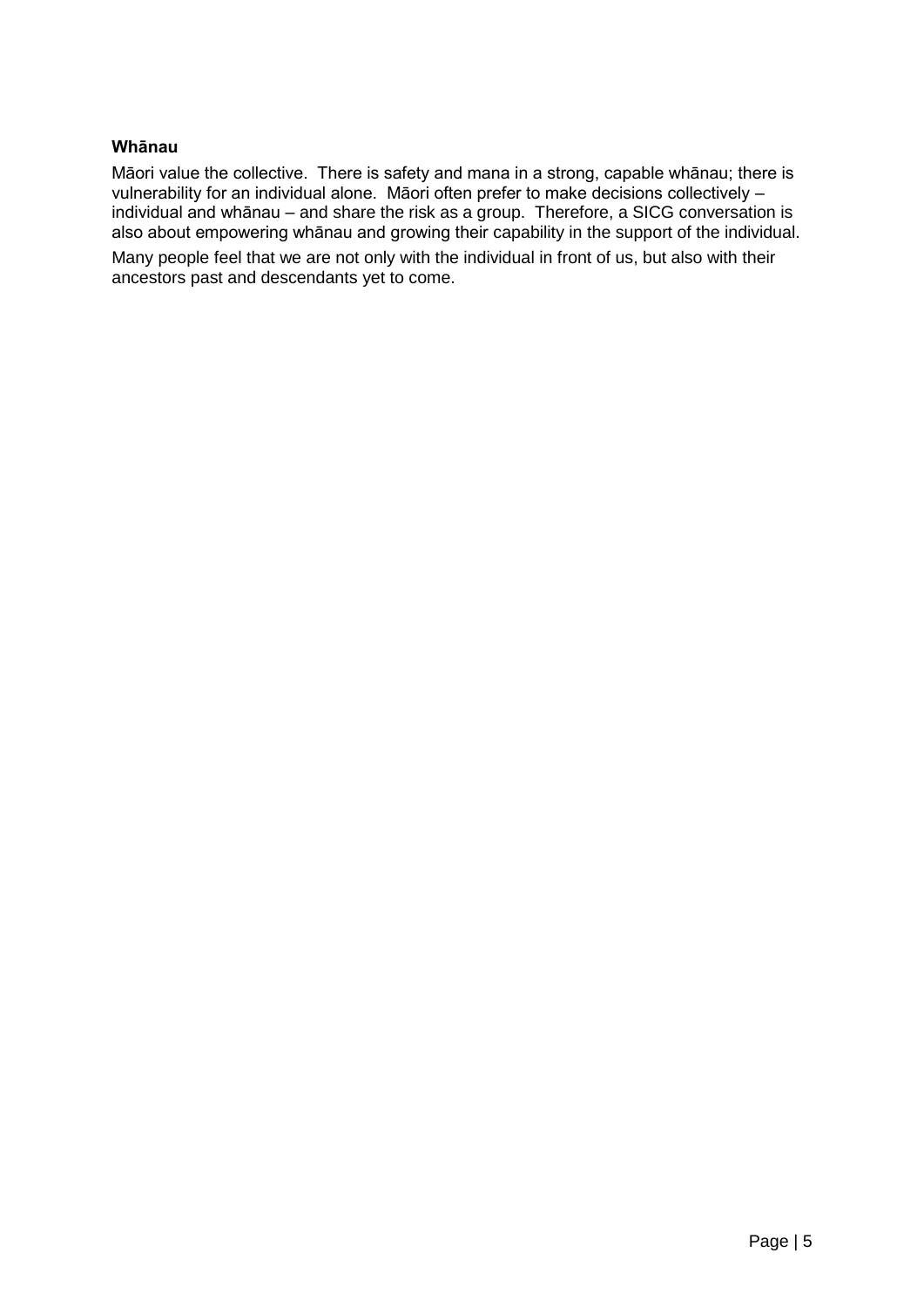# <span id="page-5-0"></span>**Facilitation Materials**

### <span id="page-5-1"></span>**Welcome, introductions, objectives and workshop structure**

#### *1. Learning objectives:*

The purpose of this session is to welcome people to the workshop, introduce the course, the facilitators and the group to each other.

Please refer to notes under slides 1-4

#### **Opening karakia**

Here is one option for an opening karakia. Tukua taku wairua Kia rere ki ngā taumata Hei ārahi I āku mahi Kia mau kia ita Kia kore ai e ngaro Kia pupuri kia whakamaua kia tina (tina!) Haumī e! Hui e! Tāike e!

Let my spirit ascend to the top-most summits as a guide for all that I do, keep it safe so that it will not be lost, preserve and maintain it. Join! Gather! Intertwine!

#### **Introducing yourself (pepeha)**

Use the following template (or similar) for your pepeha:

|    | Tenā koutou katoa                           | (Greetings to you)     |
|----|---------------------------------------------|------------------------|
| Ko | tōku maunga                                 | (My mountain is )      |
| Ko | tōku awa                                    | (My river is $\dots$ ) |
| Nō | ahau                                        | $(l \text{ am from} )$ |
| Ko | tōku ingoa                                  | (My name is $\dots$ )  |
|    | Tenā koutou, tenā koutou, tenā koutou katoa |                        |

### <span id="page-5-2"></span>**Opening Reflection**

#### *2. Learning objectives:*

After this session, clinician learners will be able to: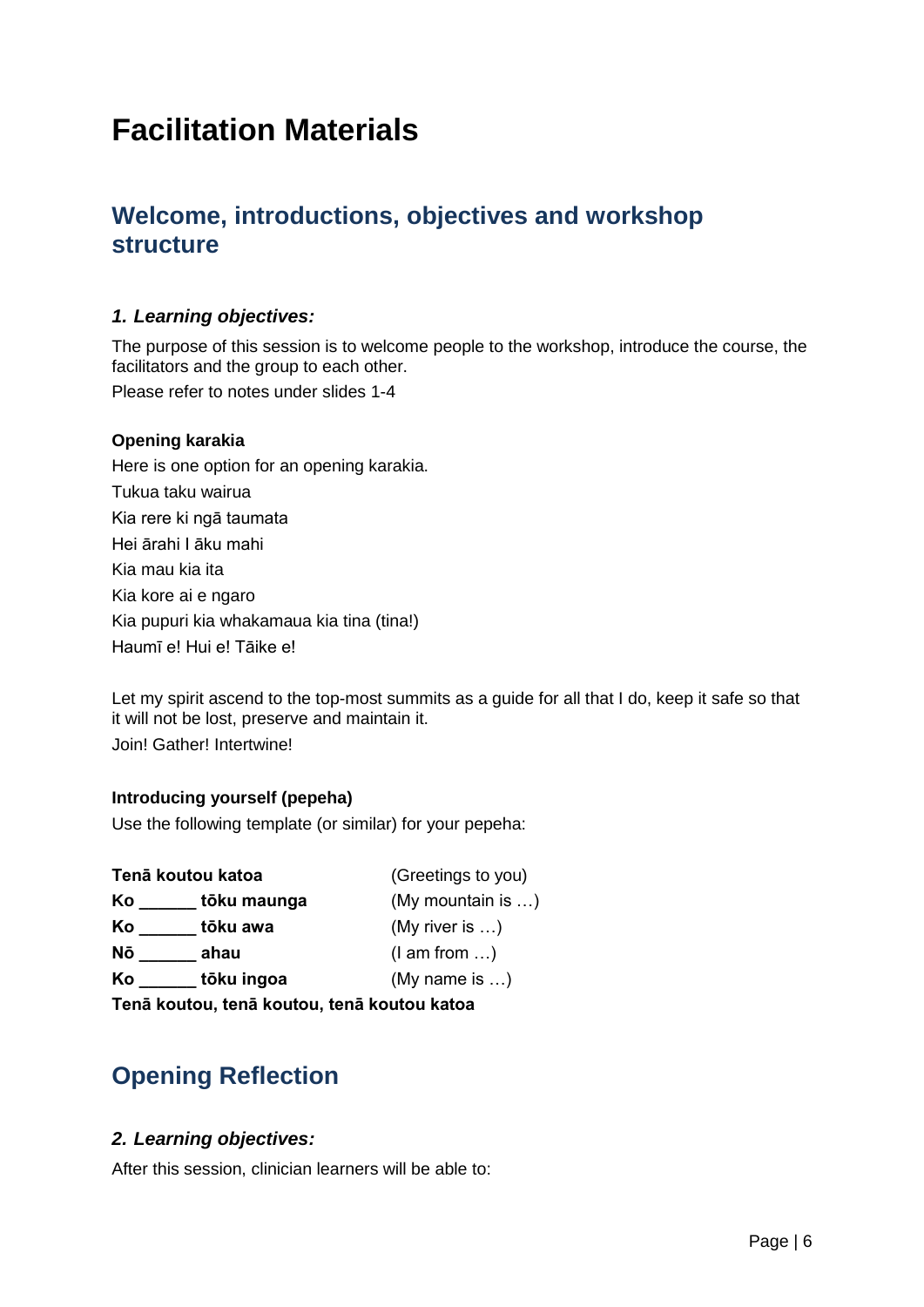- Reflect on their own clinical experiences and engage emotionally with those experiences
- Reflect on key communication practices that make a difference in patient and whānau outcomes

#### *3. Performance objectives:*

This session will provide experiential practice for clinician learners to participate in large group reflection and discussion

#### *4. Steps for facilitator:*

#### **Prompt**

*Think of a patient with serious illness who had a good or poor outcome at the end of life in which the outcome was related to communication about goals of care (or lack thereof).*

**Unpack** the story shared with open-ended questions – "*What were the communicationrelated aspects of this situation that made things go well (or poorly) in terms of patient or whānau care?"*

Ask group to identify a solution (may or may not relate to guide/programme)

**Ideas** to draw out of the group:

- **Timing matters late discussions during times of crisis overwhelm** pts/whānau/families and make decisions more difficult, late conversations are more stressful for clinicians
- The way we frame these discussions has an impact on the well-being of pts/whānau/families - discussions focused on our medical agenda raise anxiety, compared to discussions focused on what is important to the patient
- Systems challenges get in the way of good communication
	- Unclear who is responsible for the conversation
	- Clinicians not all on the same page
	- Info gets lost due to inconsistent documentation
- Moral distress among clinicians
	- As clinicians, we may feel distressed by the situations patients and whanau/families face at the end of life. (Sometimes this can leave us feeling like we have failed)
	- We worry that the care patients receive may be inconsistent with people's goals/values

#### *5. Helpful points:*

- **Pose a clear question that encourages personal reflection**
- **Engage the group with open-ended questions**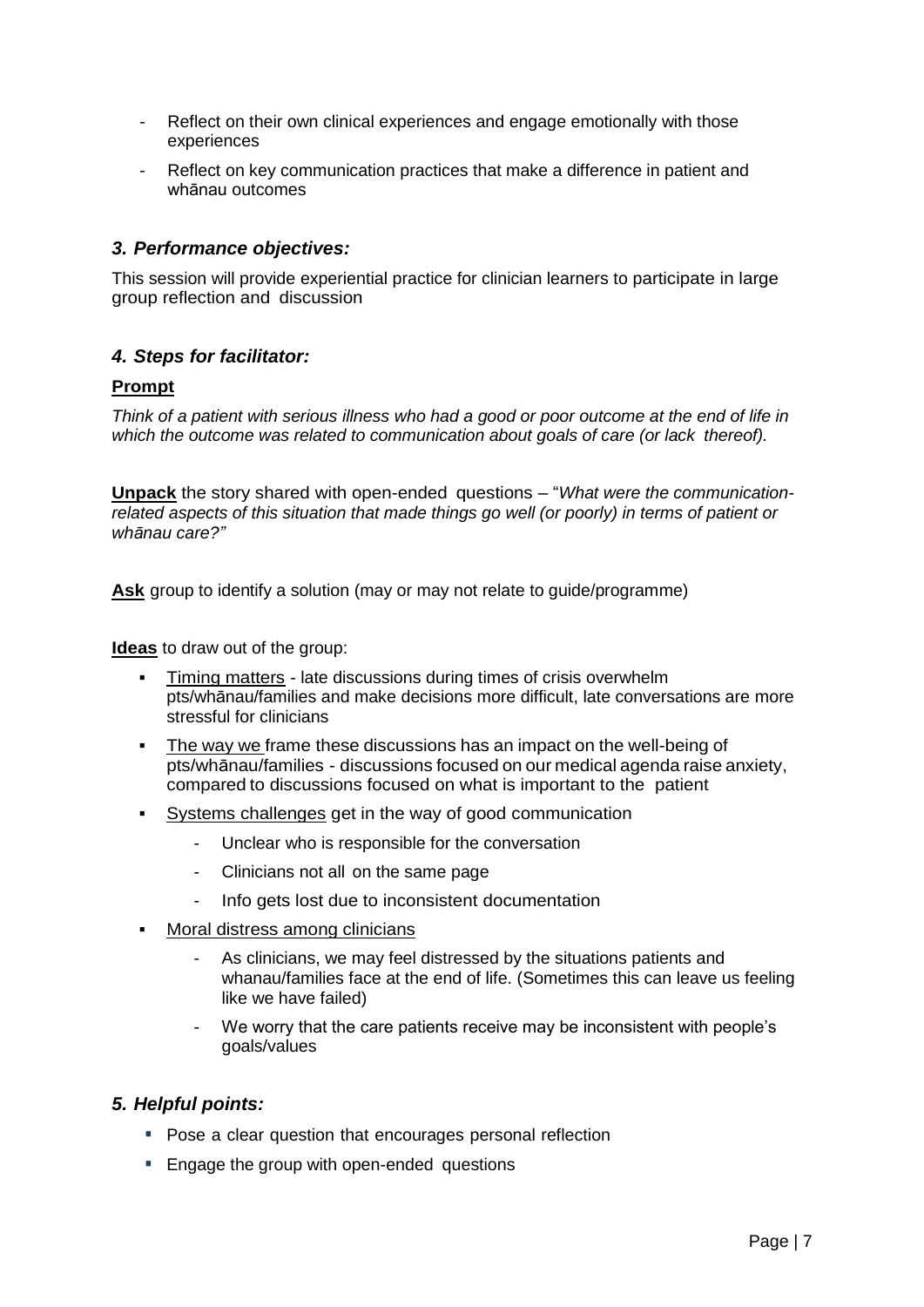- Acknowledge and validate learner responses
- Ask appropriate follow up questions to elicit deeper conversations
- **Used silence effectively to stimulate discussion**
- **Highlight aspects of communication that make things go well through validation and** repetition, writing on the board, or asking for group summary
- **Highlight aspects of communication that make things go poorly through repetition,** writing on the board, or asking for group summary
- Redirect group if getting off topic

Remember: The goal is not to explicitly connect to anything in the programme (can feeling like selling, which turns people off) but rather to have the participants share an understanding of the problem and propose solutions (that often relate to solutions offered by the program or guide).

TIMING: 20 minutes (Slides 1-6)

### **Evidence-based benefits of serious illness conversations**

Please refer to notes under slides 7-20

TIMING: 15 minutes (slides 7-20)

### **Demonstration and Debriefing**

#### *1. Learning objectives:*

After this session, clinicians will be able to:

- **Practice observation skills while they watch the demonstration**
- Express attitudes and concerns about the conversation during the debriefing

#### *2. Performance objectives:*

This session will provide experiential practice for clinicians to observe, take notes and reflect

#### *3. Cast needed:*

- **DHB SICG Trainer to run session and debrief demo**
- An additional DHB SICG Trainer to play clinician (if doing a live demonstration rather than using the video)
- Actor or facilitator to play patient (if doing a live demonstration rather than using the video)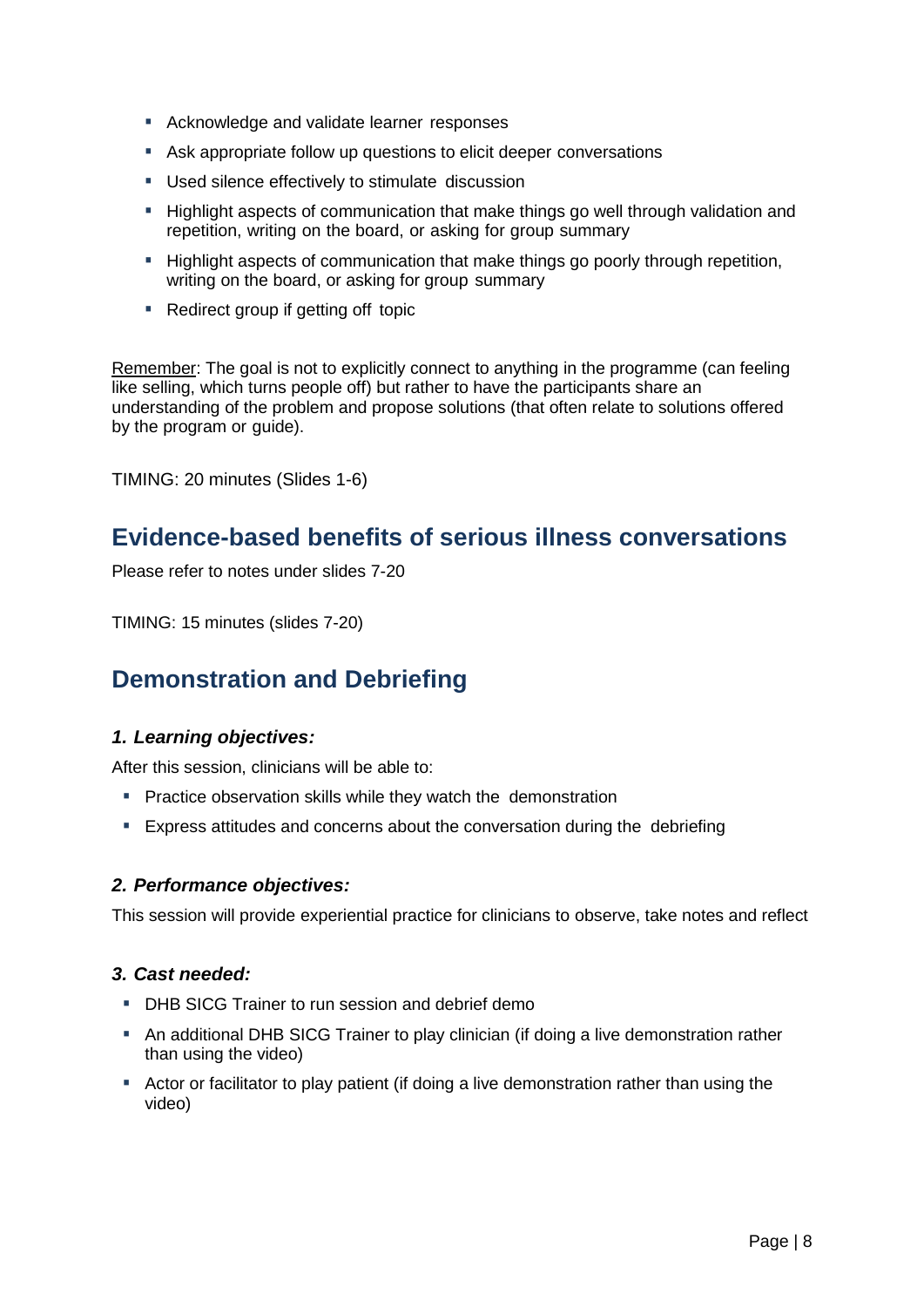#### *4. Steps for facilitator:*

#### **Demo (or use Video)**

- Read case
- **Set up chairs in front of room for clinician/patient**
- **Time encounter (12-15 minute maximum)**
- **Ensure clinician follows quide exactly**
- **Spend time preparing the actor or facilitator beforehand to avoid any** surprises
- Debrief clinician (keep this brief, goal is to model debrief)
	- How did it go?
	- What went well?
	- What was challenging?
- Note: a minimum of 2 DHB SICG Trainers are needed to run a live demo

#### *5. Group Debrief*

#### **Start with an open-ended question**

- **What was your reaction to seeing the conversation?** 
	- What did you like or not like about the Conversation Guide (particularly encourage negative responses)?
- **What are the benefits or tradeoffs of using a conversation guide?**

#### **Acknowledge people's concerns**

- I can see how it can be difficult...
- It is tough….
- These can be difficult conversations....

#### **Ask the clinicians for their thoughts and let them brainstorm**

- **Who can think of a way...**
- Does anyone else have any thoughts..?

#### **Respond (be prepared with a response)**

■ One suggestion might be...

Aim to present ways forward/potential value of the SICG process, while simultaneously acknowledging the validity of the groups concerns.

TIMING: 20 minutes for Demo/Debrief (Slides 21-22/23)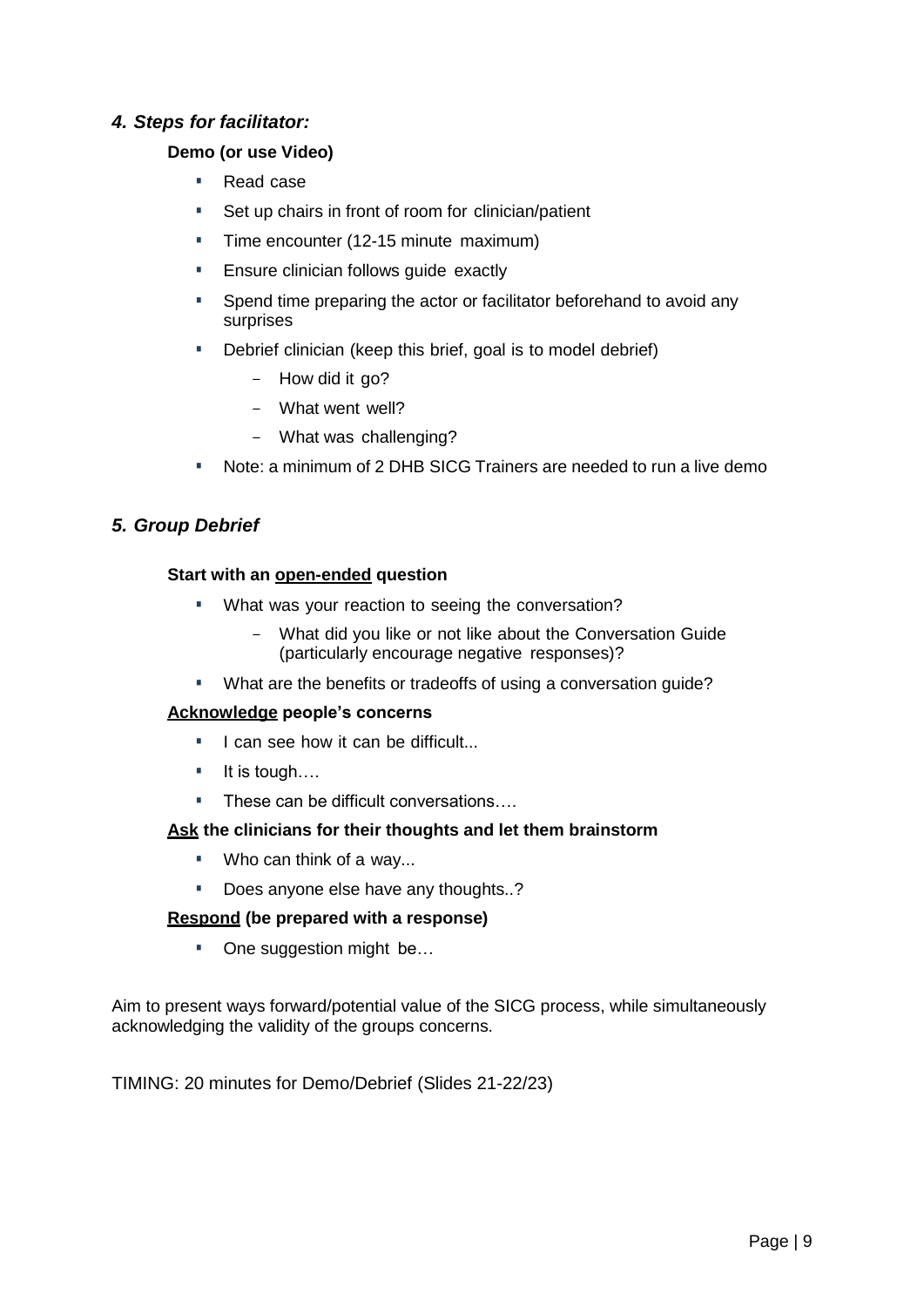### *6. Helpful points for demonstration debriefing:*

| <b>Skepticism and Concerns</b>              |                                                                                                                                                                                                                                                                                                                             |
|---------------------------------------------|-----------------------------------------------------------------------------------------------------------------------------------------------------------------------------------------------------------------------------------------------------------------------------------------------------------------------------|
| "I don't have<br>enough time."              | Acknowledge: I completely understand. It can be difficult to fit these<br>conversations into our busy schedules.                                                                                                                                                                                                            |
|                                             | Ask the group: What might be some ways to incorporate this into the busy<br>clinical practice?                                                                                                                                                                                                                              |
|                                             | <b>Response Primers:</b>                                                                                                                                                                                                                                                                                                    |
|                                             | We have found that the average time for the discussion is 20 minutes.<br>ш<br>Teams have broken up the conversation so that different people<br>ш<br>have different parts of the conversation.<br>Others who use the Guide have told us that being proactive about<br>u,<br>these conversations saves time in the long run. |
| "It doesn't feel<br>authentic."             | Acknowledge (and unpack): Thanks for sharing this. Can you say a bit<br>more about what doesn't feel authentic?                                                                                                                                                                                                             |
|                                             | Ask the group: What are the benefits and drawbacks of using a Guide<br>structure?                                                                                                                                                                                                                                           |
|                                             | <b>Response primers:</b>                                                                                                                                                                                                                                                                                                    |
|                                             | It is normal for it to feel unnatural at first.<br>٠                                                                                                                                                                                                                                                                        |
|                                             | ٠<br>The feeling goes away with time as people adapt the questions to<br>their own personal style.                                                                                                                                                                                                                          |
| "I already do this<br>well. Here is<br>how" | Acknowledge: That's really great to hear. Everyone brings their own skills<br>and style to these conversations.                                                                                                                                                                                                             |
|                                             | Ask the group: Are there any parts of the Guide that you don't normally<br>cover in your conversations?                                                                                                                                                                                                                     |
|                                             | <b>Response primers:</b>                                                                                                                                                                                                                                                                                                    |
|                                             | The Guide is not meant to replace your skills, but rather to enhance<br>T,<br>them.                                                                                                                                                                                                                                         |
|                                             | Not everyone feels comfortable with these conversations and the<br>U,<br>Guide is intended to make it easier.                                                                                                                                                                                                               |
|                                             | The Guide provides a framework for teaching as well.<br>ш                                                                                                                                                                                                                                                                   |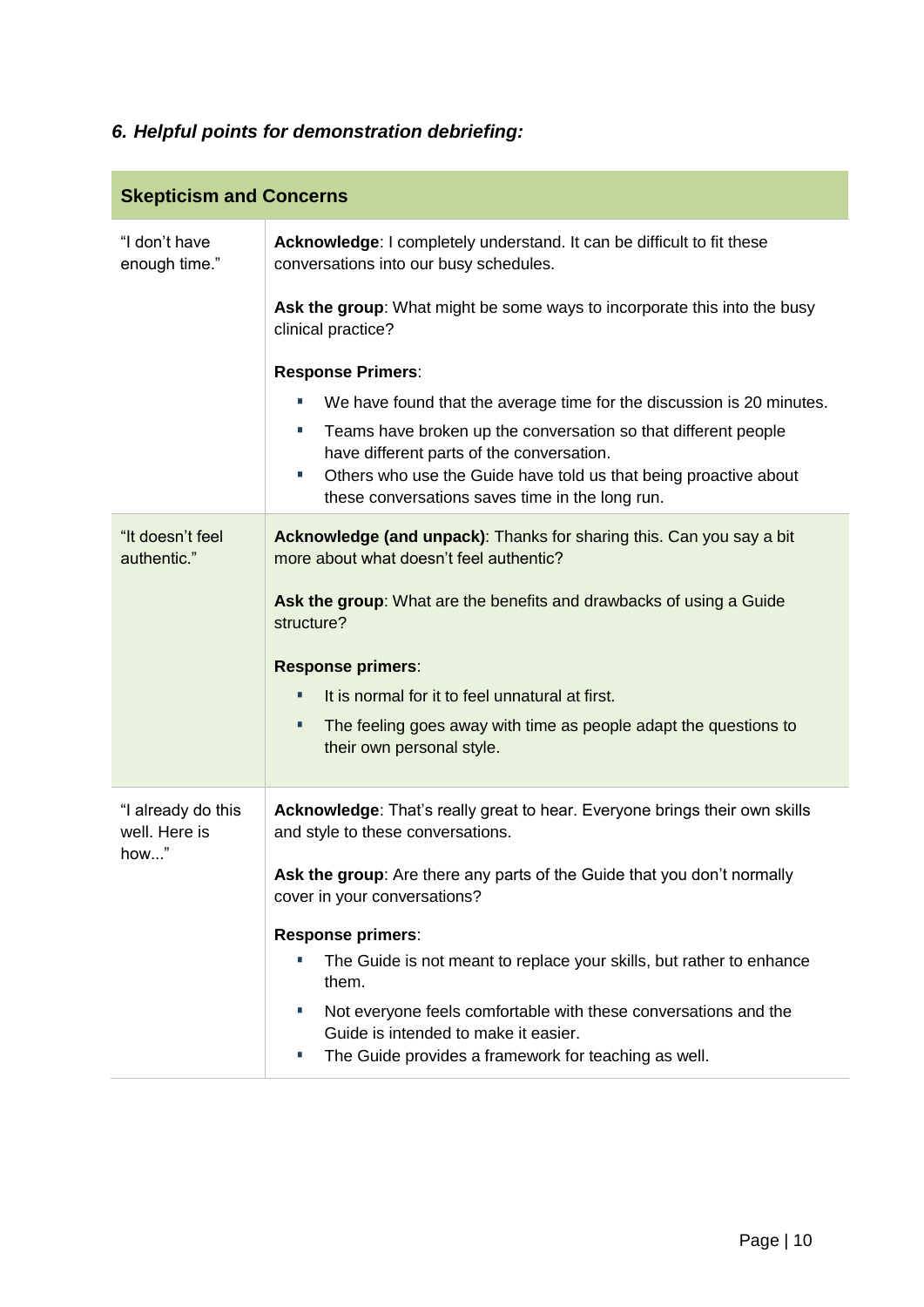| "I don't want to<br>upset my<br>patients."                         | Acknowledge: This is something a lot of people worry about. Anxiety can<br>be a common emotion for both patients and clinicians with these<br>conversations.<br>Ask the group: What are the benefits and drawbacks of these<br>conversations in terms of their impact on patients?                   |
|--------------------------------------------------------------------|------------------------------------------------------------------------------------------------------------------------------------------------------------------------------------------------------------------------------------------------------------------------------------------------------|
|                                                                    | <b>Response primers:</b>                                                                                                                                                                                                                                                                             |
|                                                                    | Allowing patients the space to express their fears and emotions<br>is therapeutic.                                                                                                                                                                                                                   |
|                                                                    | Discussing prognosis in a patient-centered way reduces distress by<br>п<br>giving patients and their whanau/family important information so they<br>can plan and prepare.                                                                                                                            |
| "I can't predict<br>prognosis and I<br>don't want to be<br>wrong." | Acknowledge: Prognostication is challenging. It is often very difficult to<br>predict prognosis, especially in non-oncology patients.                                                                                                                                                                |
|                                                                    | Ask the group: How can you discuss prognosis in a way that reflects<br>uncertainty but still gives the patient information that he/she wants?                                                                                                                                                        |
|                                                                    | <b>Response primers:</b>                                                                                                                                                                                                                                                                             |
|                                                                    | If a time-specific prognosis is not appropriate, you can also give<br>П<br>a function-based or unpredictability-based prognosis.<br>The goal of discussing prognosis is not to be right or wrong but to help<br>I.<br>patients and families begin to plan 'just in case' (anticipatory<br>guidance). |
| "I don't know who                                                  | Acknowledge: Thanks for bringing this up. This uncertainty is very                                                                                                                                                                                                                                   |
| is responsible for<br>this conversation."                          | common. Most of us work with multiple specialists or different teams who<br>care are involved in the care of our patients.                                                                                                                                                                           |
|                                                                    | Ask the group: In your practice, how do you address the issue of<br>ownership? What parts of the conversation or process do you feel you<br>own?                                                                                                                                                     |
|                                                                    | <b>Response primers:</b>                                                                                                                                                                                                                                                                             |
|                                                                    | One barrier to having conversations is that everyone thinks it is<br>п<br>someone else's responsibility, so no one does it.<br>Now that you are trained, we hope that you will take<br>п                                                                                                             |
|                                                                    | increasing ownership of this conversation.                                                                                                                                                                                                                                                           |
|                                                                    | You can also set up systems to ensure ownership.<br>п                                                                                                                                                                                                                                                |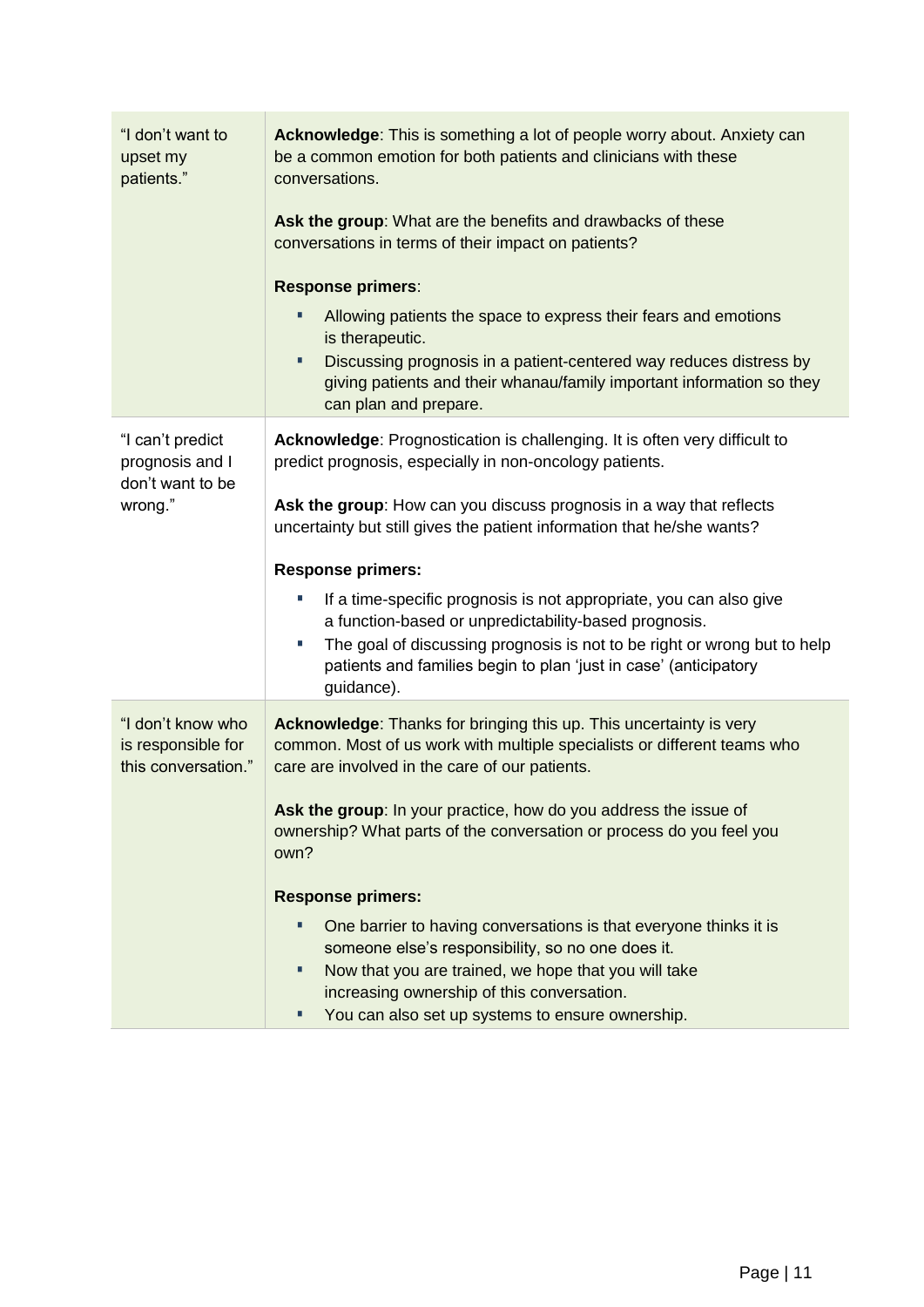| "I can't get the<br>doctors to have<br>this<br>discussion."                           | Acknowledge: This is a difficult situation and you are not alone. There<br>might be various members of the health care team who are resistant to<br>these discussions.                                                                                                                 |
|---------------------------------------------------------------------------------------|----------------------------------------------------------------------------------------------------------------------------------------------------------------------------------------------------------------------------------------------------------------------------------------|
|                                                                                       | Ask the group: What are some of the sources of resistance you imagine<br>facing? How can you imagine addressing colleague resistance in your<br>practice?                                                                                                                              |
|                                                                                       | Response primers:                                                                                                                                                                                                                                                                      |
|                                                                                       | Nurses often know when patients are open to talking about these<br>issues and can be really effective catalysts for starting this process.                                                                                                                                             |
| "I always follow<br>the patient's lead<br>in these<br>conversations.<br>Using a Guide | Acknowledge: It can feel like that. This is a very difficult shift.<br>Ask the group: In what moments did you notice that you wanted to go off<br>of the Guide? What are the benefits and drawbacks of a Guide<br>structure?                                                           |
| gets in the way of<br>that."                                                          | <b>Response primers:</b>                                                                                                                                                                                                                                                               |
|                                                                                       | It can be difficult to resist the urge to follow the patient's leads that might<br>take you to a discussion about care planning, treatments, and<br>procedures prematurely.                                                                                                            |
|                                                                                       | We do think it is important to talk about these issues, but our<br>٠<br>suggestion is that you acknowledge the issue and let the person know<br>you will talk about it at the end of the discussion, once you have an<br>understanding of what is most important them ('bookmarking'). |
|                                                                                       |                                                                                                                                                                                                                                                                                        |

| <b>Benefits</b>                       |                                                                                                                                                 |
|---------------------------------------|-------------------------------------------------------------------------------------------------------------------------------------------------|
| "I found having a<br>structure really | <b>Acknowledge:</b> That's a great point.                                                                                                       |
| helpful."                             | Ask the group: What are the ways in which the structure of the Guide<br>can be helpful?                                                         |
|                                       | <b>Response primers:</b> Having a roadmap during these discussions helps to<br>ease the distress we feel when we are not sure what to say next. |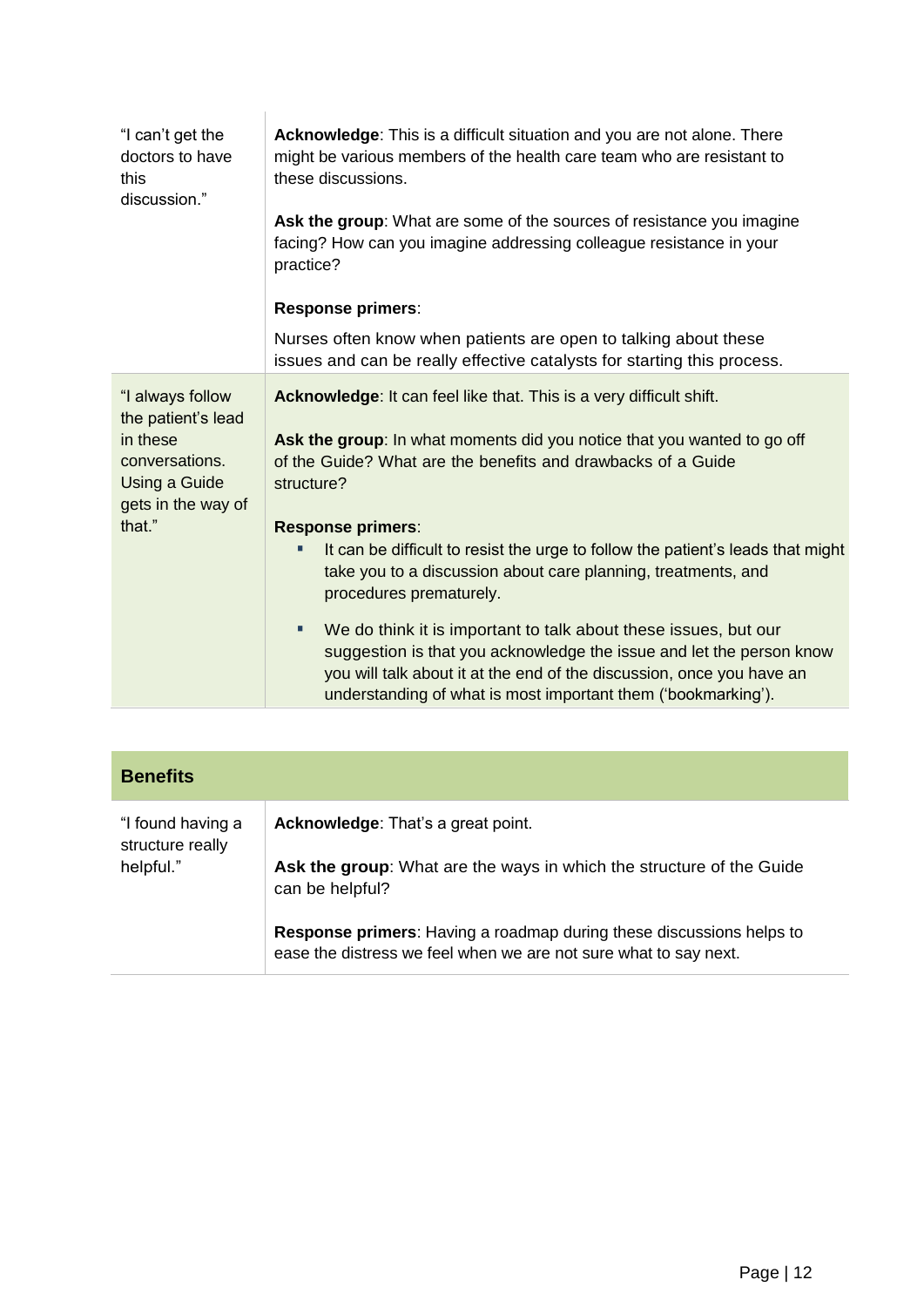| "I can see how<br>this can help<br>focus the<br>conversation on<br>the patient's<br>goals rather than<br>on the medical<br>details." | <b>Acknowledge: That's great</b><br>Ask the group: What skills and strategies were used during the encounter<br>to focus on the patient's goals?<br>Response primers: Understanding patient's values and goals of care can<br>provide a framework for making decisions both now and in the future.                                                                                                                                                                                                                                                                                                                                               |
|--------------------------------------------------------------------------------------------------------------------------------------|--------------------------------------------------------------------------------------------------------------------------------------------------------------------------------------------------------------------------------------------------------------------------------------------------------------------------------------------------------------------------------------------------------------------------------------------------------------------------------------------------------------------------------------------------------------------------------------------------------------------------------------------------|
| "I liked how<br>much listening is<br>involved."                                                                                      | Acknowledge: Great point.<br>Ask the group: What are the benefits of allowing silence? What are the<br>benefits of asking open-ended questions?<br><b>Response primers:</b> One of the core skills we talked about today is talking<br>less than half the time, which helps patients feel cared for and heard.                                                                                                                                                                                                                                                                                                                                   |
| "It was helpful to<br>think about<br>prognosis in a<br>broader way. I<br>tend to get<br>caught up in the<br>medical issues."         | Acknowledge: This is such an important point.<br>Ask the group: What were the takeaways from today's training about<br>giving prognosis? Where was the patient in terms of his/her<br>understanding at the beginning of the conversation? What about by the<br>end?<br><b>Response primers:</b><br>The purpose of prognostication is to help patients begin a<br>٠<br>planning process rather than being "right or wrong" about the<br>prediction.<br>Presenting prognostic information in a way that the patient can<br>٠<br>understand eases distress (knowledge is power) and helps patients<br>maintain control of their decisions and care. |
| "We got so much<br>information from<br>this<br>conversation."                                                                        | Acknowledge: This is such an important point.<br>Ask the group: What kind of information did you get that would help you<br>care for your patient? How did using the Guide change the kind of<br>information you usually get from these conversations?<br><b>Response primers:</b><br>Even if you know what the patient might say in response to the<br>п<br>questions, we suggest asking them because you will likely<br>uncover valuable information that will enhance your clinical care<br>of the patient.                                                                                                                                   |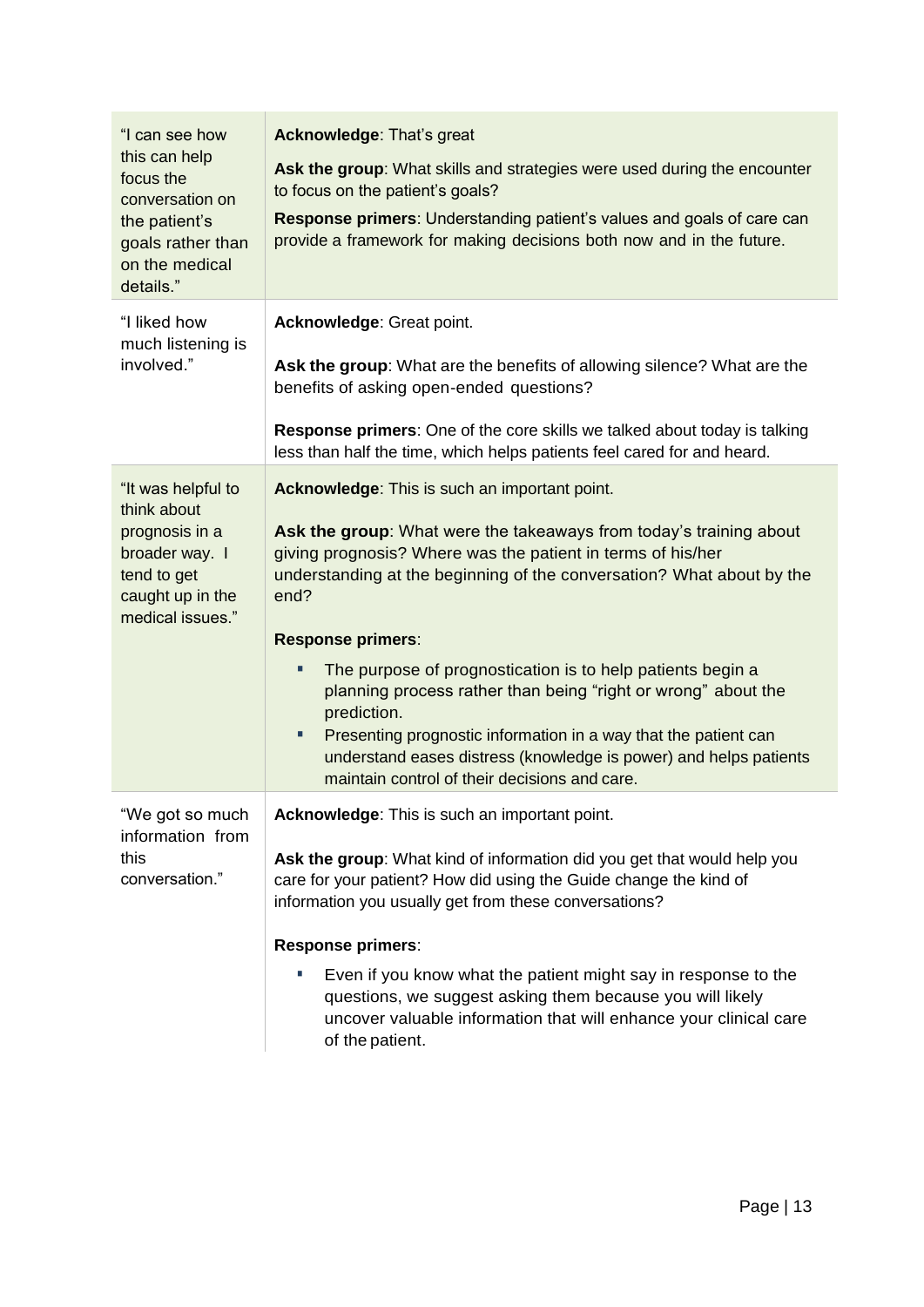### <span id="page-13-0"></span>**The components of the Serious Illness Conversation Guide**

Please refer to notes under slides 24-34. NOTE: some slides in this section are animated

TIMING: 10 minutes (slides 24-34)

### <span id="page-13-1"></span>**Drill of the Serious Illness Conversation Guide**

#### *1. Learning objectives:*

After this session, clinicians will be able to:

- Become familiar with the words of the Guide
- **Experience the flow of the Guide**
- **Build their sense of continuity between the steps, including utilising some basic** communication skills, like responding to emotion

#### *2. Performance objectives:*

This session will provide experiential practice for clinicians to read through the Guide and familiarise themselves with the words, once as patient and once as clinician.

#### *3. Materials needed:*

**Drill sheets** 

#### *4. Steps for facilitator:*

- Explain the purpose of the drill:
	- For clinician learners to familiarise themselves with the words and flow of the Guide
	- For clinician learners to practice using the entire Serious Illness Conversation Guide
- Have them adjust their chairs to work in pairs
- Have them read through the drill twice in pairs
	- Person with smaller feet plays the clinician first; other person plays patient
	- Have them swap roles and read again
- **Debrief their experience using the Guide. Communication skills trainer asks clinician** learners to:
	- Reflect on what it was like to say the words in the Guide
	- Reflect on the experience of utilising a formatted approach and continuing to return to it
	- Identify and name some of the things the clinician did in this example that are not part of the Guide, including bookmarking, responding to emotion, etc.
	- Discuss the 3 forms of prognosis
- Conclude by asking clinician learner to share a brief takeaway observation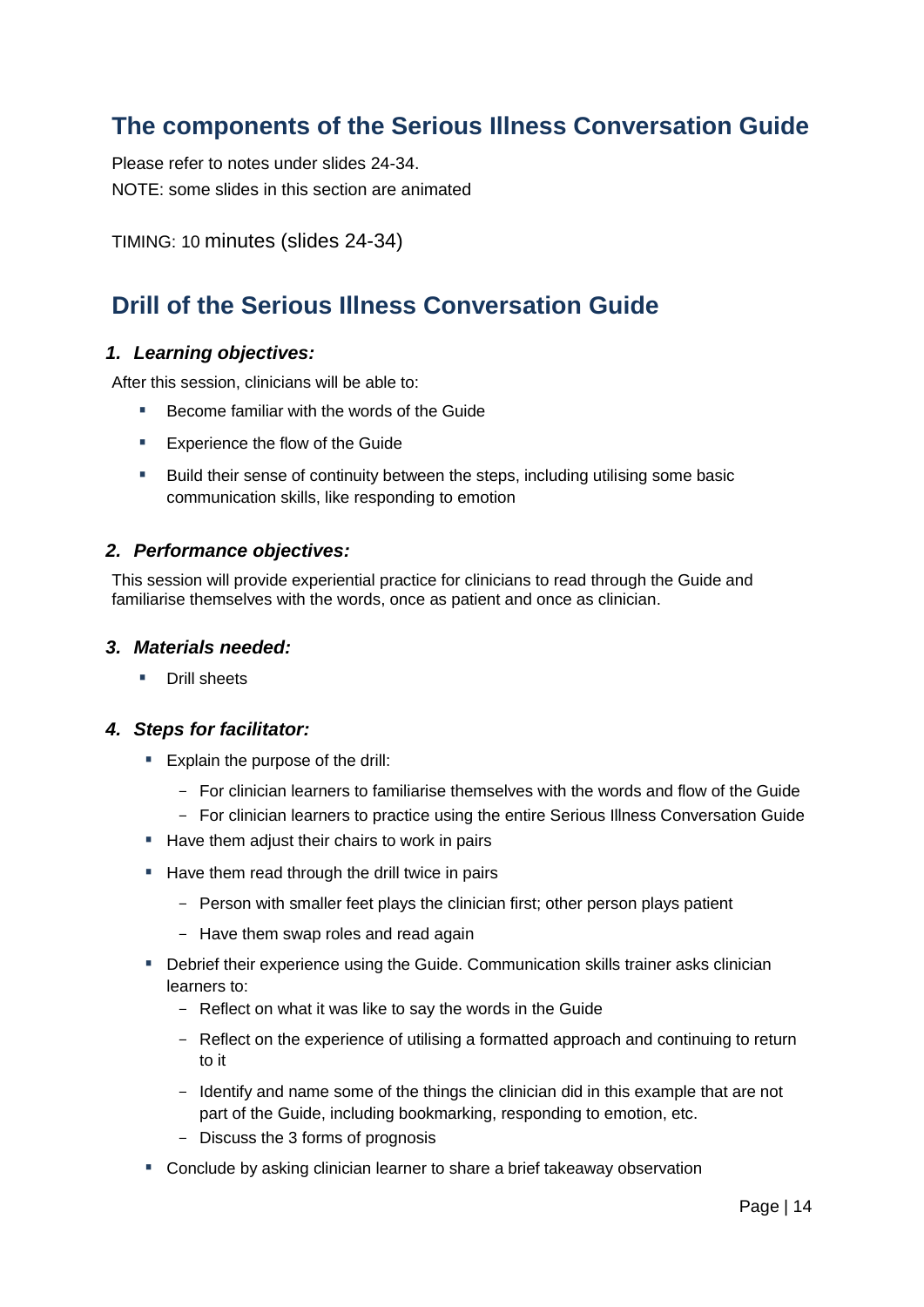#### *5. Helpful points:*

Do not get lost in the weeds debriefing the guide. The purpose is to highlight the flow and notice what it is like to keep going back to the Guide

TIMING: 10 minutes for Drill and debrief

### <span id="page-14-0"></span>**Facilitating in a Small Group Play**

#### *1. Learning objectives:*

*After this session, clinicians will be able to:*

- Describe their experience of using the words in the Serious Illness Conversation Guide
- Reflect on their own strengths and challenges in using the Guide
- **Learn from colleagues**

#### *2. Performance objectives:*

*This session will provide experiential practice for clinicians to:*

**Have clinician learners practice using the Serious Illness Conversation Guide** 

#### *3. Cast needed:*

- **DHB SICG trainer**
- **Small group of Clinician Learners**
- Patient (Actor)

#### *4. Materials needed:*

- **Flipchart and pens**
- Write the questions of the Guide (key words are ok) on flipchart on the wall as reference
- Ensure clinician learner has a copy of the guide when practicing

#### *5. Steps for facilitator:*

#### **5.1. Small group session overview**

- Introductions 10-15 minutes (see small group start-up guide pg.7)
- Skills practice using the Guide 60-70 minutes
- Small group close 5-10 minutes

#### **5.2. Plan your time carefully**

- Each clinician learner will have an equal share of the 60-70 minutes to practice half of the Guide.
- **There are 2 cases available. You may wish to change to a second case half** way through the session to add variety.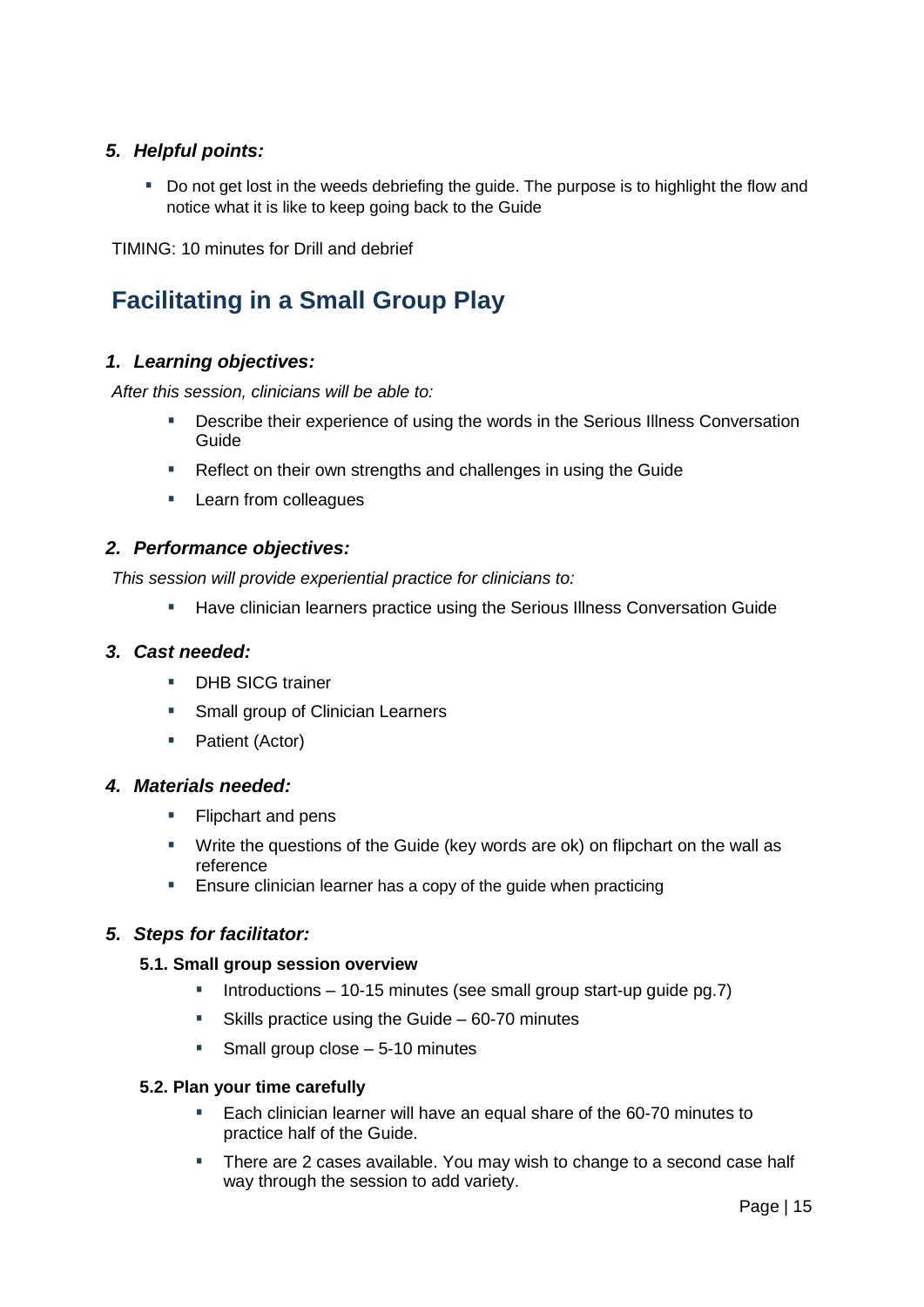### <span id="page-15-0"></span>**Facilitating simulated patients in small groups**

#### **Facilitation Guide for Small Group Role Play for the SICG Clinician Training**

- 1. Start by reading the patient case
	- Ask small group members if they have any questions about the case
	- Have the small group choose a prognosis statement for the encounter. *"Which of the three prognosis statements would be most useful in this case?"*
	- Ask which clinician learner would like to volunteer to speak with the patient first (the 'hot seat' clinician learner)
	- Orient the clinician learner to their assigned task (e.g., the first half or second half of the Guide)
- 2. Identify the clinician's learning challenge within the Guide

*"Which question or aspect of the Serious Illness Conversation Guide do you anticipate finding most challenging"*

- Remind them that they can ask up to two follow-up questions after each Guide question, but more than that will be going off-track
- Explain that feedback and coaching are expected
- 3. Begin the encounter
	- Bring the patient (actor) into the room
	- Invite the clinician learner in the hot seat to start when they are ready
	- Remind the group to take notes on the interaction
- 4. Quick coaching during the encounter
	- Use quick coaching as needed during encounter (no more than 2 times)
	- Maintain the flow of the encounter by giving quick instructions or a suggested phrase
	- Return the clinician learner to the questions in the Guide
	- Keep energy up and positive by focusing on what they should do (& you can skip what they shouldn't do—save that for the debrief if needed).
- 5. Quick time outs
	- Either the hot seat clinician or the DHB SICG Trainer can call a quick time out
		- $\circ$  Aim for one quick time out for each clinician
		- o Keep it simple!
	- Calling a quick timeout during an SICG role play:
		- o Clinician learner demonstrates an effective behavior highlight a good practice for group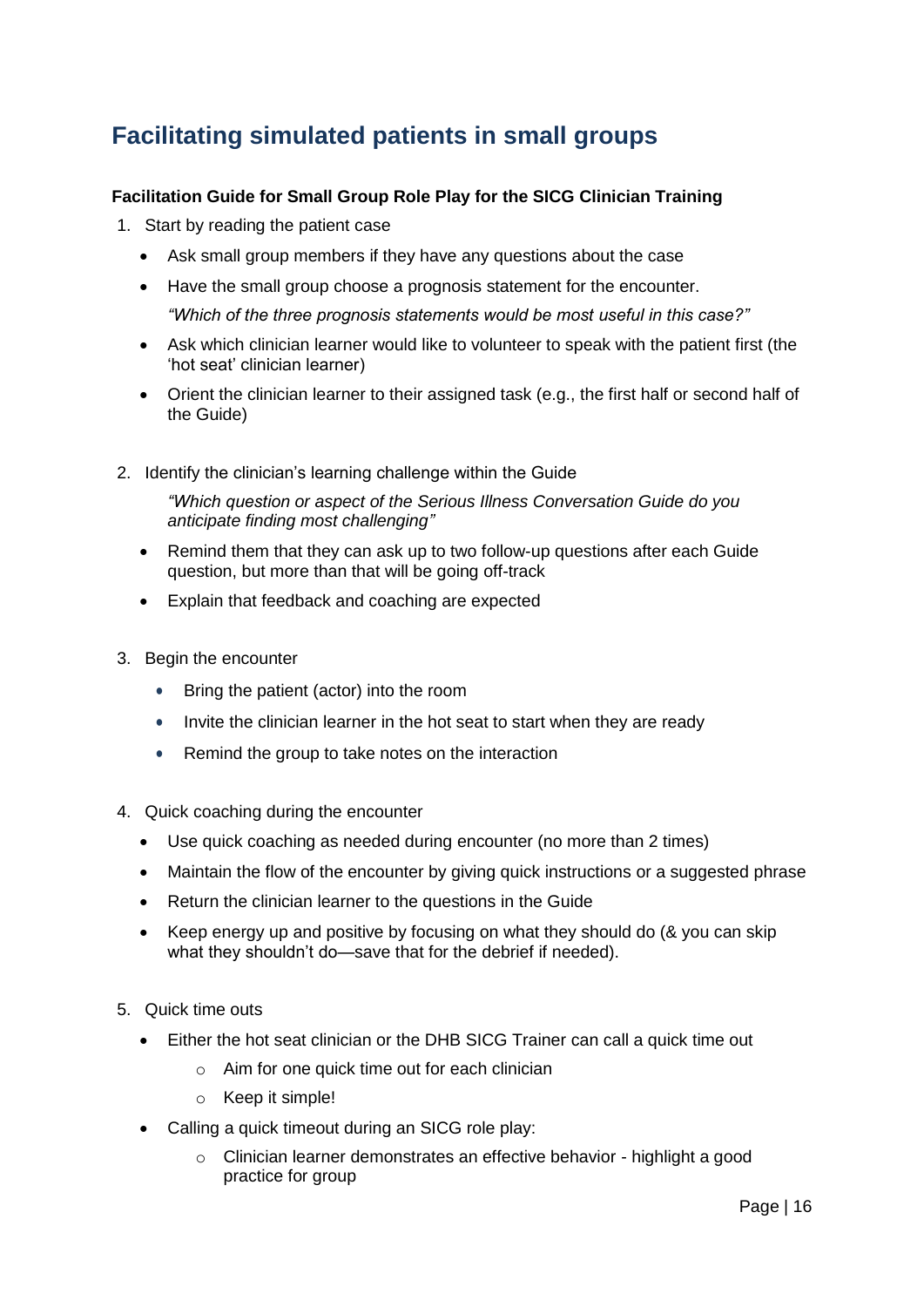- o Clinician learner misses a patient cue or appears uncertain
- o Clinician learner veers from Guide or gets off track (e.g., asks >2 follow-up questions)
- $\circ$  Clinician learner skips a major step in the Guide (i.e. prognosis)
- 6. Debrief the time out
	- Debrief the role-playing clinician first
		- o *How's it going?*
		- o *What did you do well?*
		- o *I really liked it when you did x*
		- o *What might you do differently next time?*
- 7. Engage the remaining small group members to brainstorm strategies
	- Does anyone have any other ideas about what [clinician learner] could say?
	- I wonder if next time you might try...
- 8. Resume the encounter
	- Have the clinician learner resume their encounter & finish their half of the Guide
	- Offer the clinician learner the opportunity to try again, if desired. Redirect them to a specific point in the Guide, and have the clinician learner begin. *"Do you want to start again with [specific question] from the Guide?"*
	- Keep them anchored to practicing the Guide
- 9. Reinforce learning & discover what the clinician learner is taking away
	- Have the clinician learner name one thing s/he did that s/he liked.
	- DHB SICG trainer names one thing clinician learner did that s/he liked.
	- Ask clinician learner for a take home point:

*"What did you learn from this encounter that you can use the next time you see a patient?*

#### *6. Helpful points:*

- **Manage time appropriately. Consider using a clock or timer.**
- Give each learner approximately the same amount of time
- Orient learner to their task (e.g. practicing half the guide)
- When giving feedback
	- Make feedback specific
	- Focus on behavior, not intentions
	- Focus on a 1-2 key issues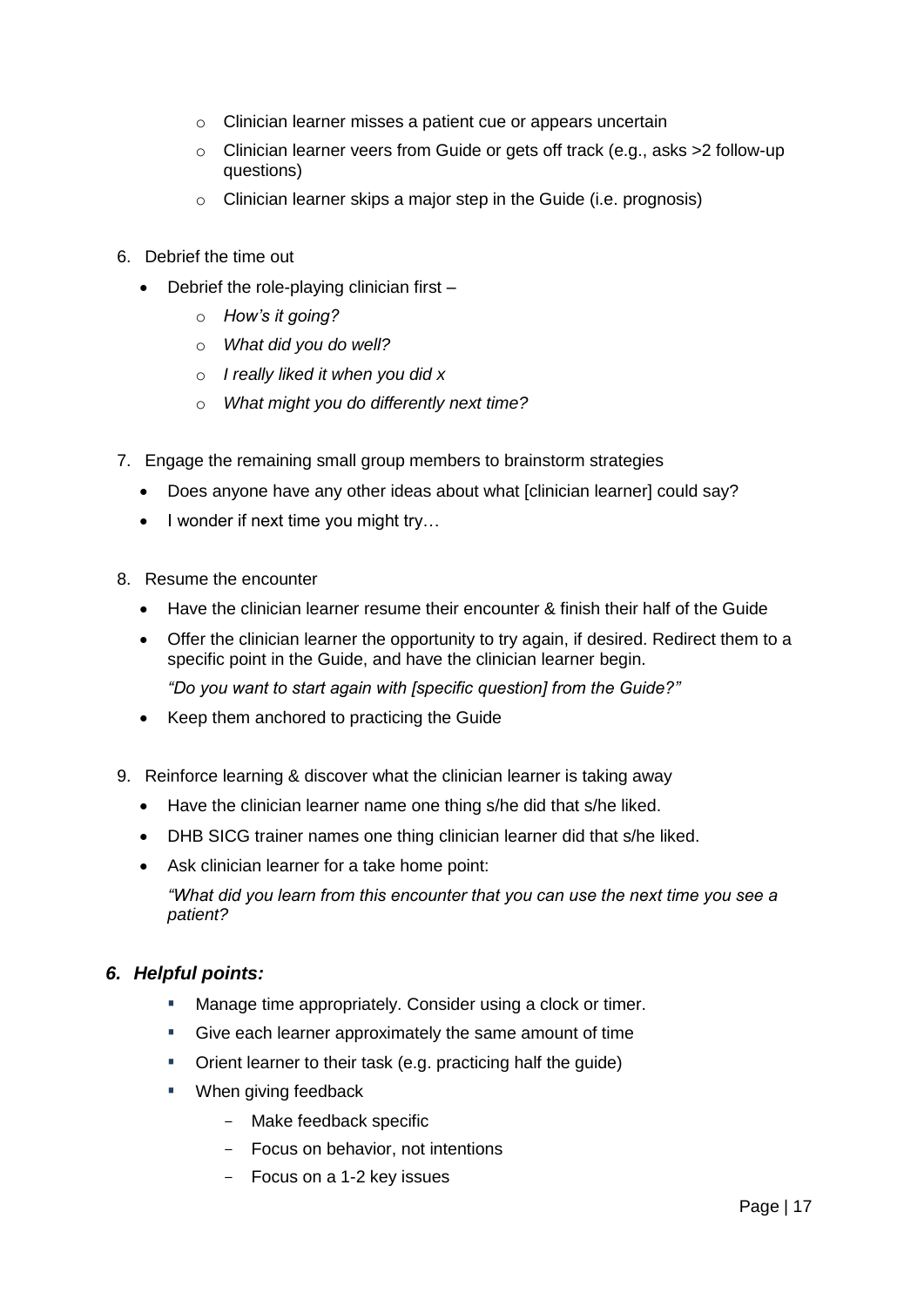- Address the emotions of the clinician learner
- Manage and prevent shame and humiliation
- **Tips for Role-Playing using the Guide** 
	- Set-up: State the purpose of the conversation
	- Prognosis and Addressing Emotion
		- **Use honest and compassionate language**
		- **Support patients hopes while helping them prepare**
		- **Allow for silence**
		- Name and explore emotions
	- Recommendation: The Serious Illness Conversation Guide will help you elicit information so you can make a recommendation based on what the patient tells you is most important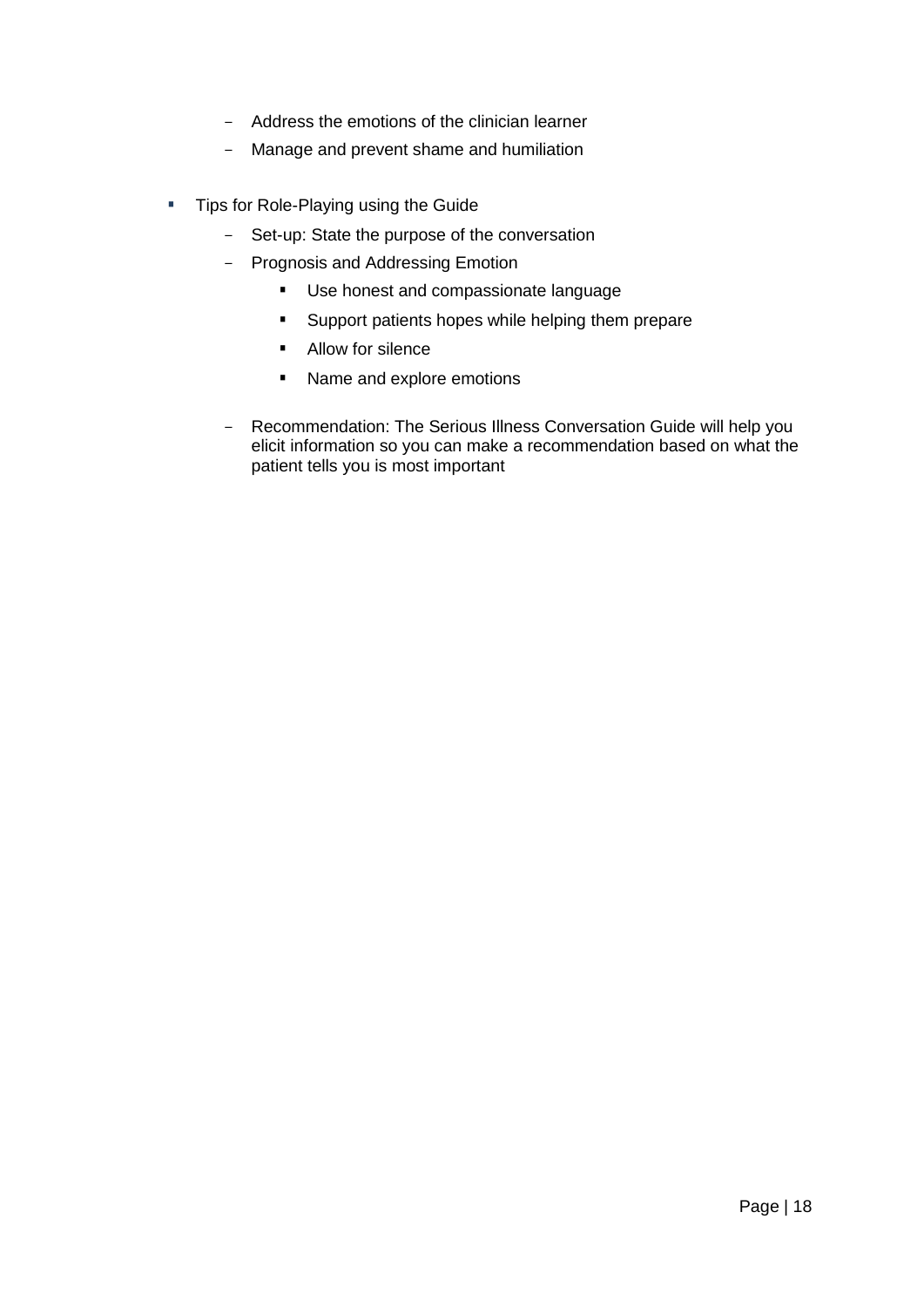### *7. Small Group Start-Up Guide*

### **Use to set up your small group for learning**

| <b>STEP</b>                             | What you say or do                                                                                                                                                                                                                                                                                                                                                                                                  |
|-----------------------------------------|---------------------------------------------------------------------------------------------------------------------------------------------------------------------------------------------------------------------------------------------------------------------------------------------------------------------------------------------------------------------------------------------------------------------|
| <b>INTRODUCTION</b>                     | Begin forming a group.<br>Ask each member of the group to share their: name, where they work, their<br>role, and something silly or interesting about themselves.                                                                                                                                                                                                                                                   |
| <b>GOAL OF THE</b><br><b>SESSION</b>    | To practice using the Guide (the words and the flow)<br>Acknowledge that using the Guide is a new skill for everyone in the group.                                                                                                                                                                                                                                                                                  |
| <b>WHY I HATE</b><br><b>ROLE-PLAY</b>   | Use a flipchart to brainstorm with the group "Why do you hate role play?"<br>Get group to generate ideas about what they hate about role play and the<br>reasons role play is important as a learning tool.                                                                                                                                                                                                         |
| <b>LEARNING</b><br><b>ENVIRONMENT</b>   | Explain the structure in brief.<br>Mobile phones and pagers turned off.<br>Try to only take assigned breaks.<br>"Vegas Rules" (what happens in the room stays in the room). Spirit of<br>curiosity & play - be open to trying something new.<br>The learning environment is structured; expect that the facilitator will keep<br>things moving.<br>Only the facilitator and the person in the hot seat can timeout. |
| <b>NOTE TAKING /</b><br><b>FEEDBACK</b> | Observers should take notes and give appropriate feedback. Suggest one<br>approach to taking notes might be to divide their page into two columns<br>(one clinician one patient). Write down exact phrases.<br>Discuss what constitutes good feedback (e.g., positive, specific and<br>succinct – "when you did x, she responded by y").                                                                            |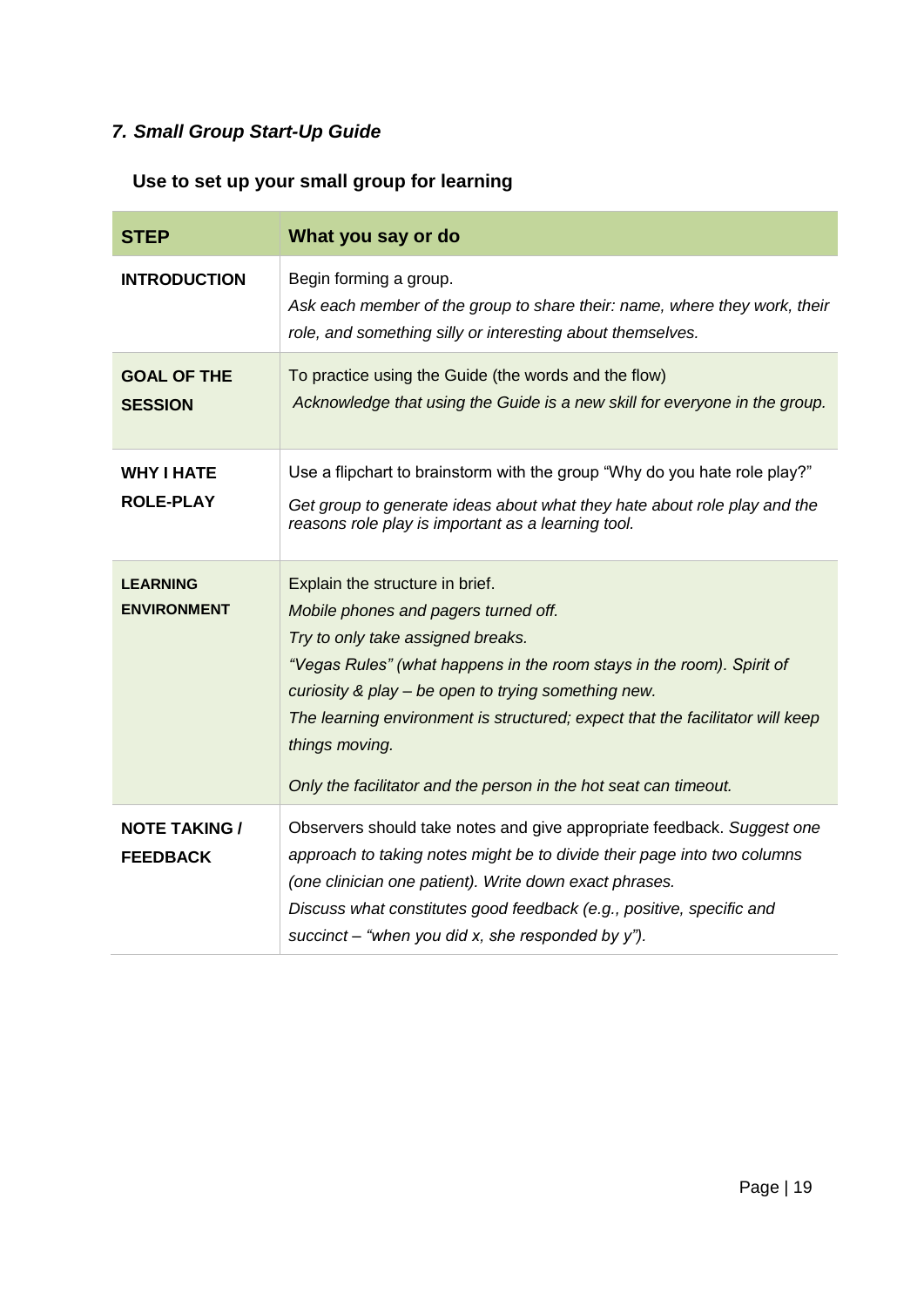### *8. Facilitation Guide for Small Group Role Play*

| <b>STEP</b>                                     | What you say or do                                                                                                                                                                                                                                           |
|-------------------------------------------------|--------------------------------------------------------------------------------------------------------------------------------------------------------------------------------------------------------------------------------------------------------------|
| <b>INTRODUCE CASE</b>                           | Read the patient case.<br>Ask the group to decide which prognosis statement to use.<br>"Which of the 3 prognosis statements would be most useful in this case?"                                                                                              |
| <b>IDENTIFY</b><br>A learning focus             | Understand the clinician learner's challenge.<br>"Which question or element in the Serious Illness Conversation Guide do you<br>anticipate finding most challenging?"                                                                                        |
| <b>RUN</b><br>the encounter                     | Explain that quick coaching & feedback are expected.<br>Remind clinician learner to follow the Guide. Take notes on interactions.                                                                                                                            |
| <b>QUICK COACH</b><br>Keep clinician on<br>task | Pause the clinician learner; offer a phrase; gesture to resume.<br>Keep the clinician learner working from the guide. Recommend minor<br>adjustments, minimally interrupting flow.                                                                           |
| <b>QUICK TIME OUTS</b>                          | Time out if learner is veering from guide or uncertain.<br>Aim for one quick time out per encounter.                                                                                                                                                         |
| <b>DEBRIEF</b><br>The quick time out            | Give the clinician learner a moment to gather his/her thoughts.<br>"How is it going?" "What did you do well?"<br>"I really liked it when you did x"<br>"What might you do differently next time?"                                                            |
| <b>ENGAGE THE</b><br><b>GROUP</b>               | Gather additional ideas from small group participants.<br>"Does anyone have any other ideas about what [clinician learner] could say?"<br>"I wonder if next time you might try"                                                                              |
| <b>RESUME</b><br>the encounter                  | Resume the encounter.<br>Have the clinician learner finish practicing their half of the Guide.<br>Offer clinician learner the opportunity to try a specific question again, if<br>desired:<br>"Do you want to start with [specific element] from the Guide?" |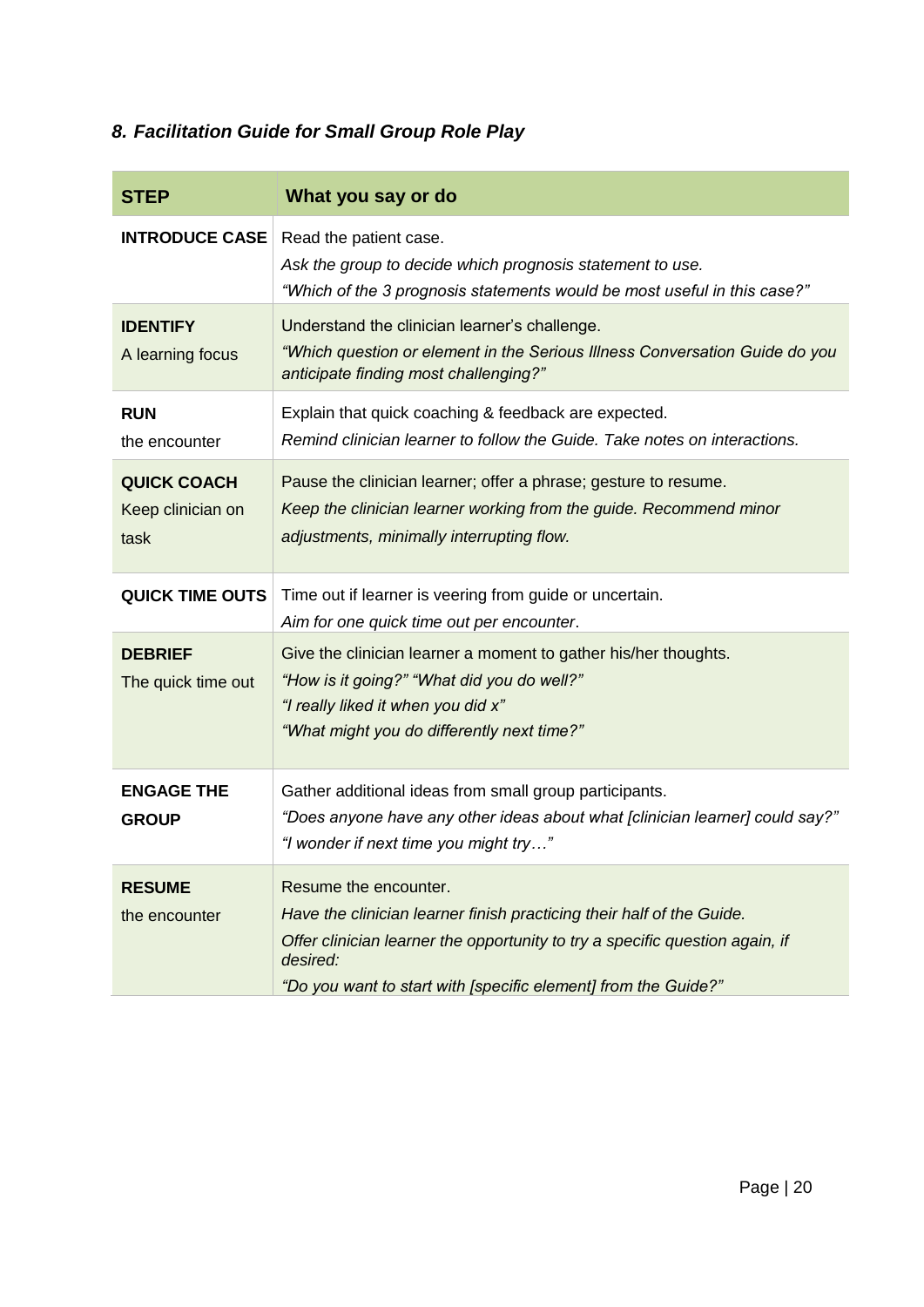| <b>REINFORCE</b> | Find out what the learner is taking away.                                                       |
|------------------|-------------------------------------------------------------------------------------------------|
| <b>LEARNING</b>  | Clinician learner names one thing they did that they liked.<br>a.                               |
|                  | Facilitator names one thing clinician did that they liked.<br>m.                                |
|                  | Ask clinician learner for a take home point:                                                    |
|                  | "What did you learn from this encounter that you could use the next time you<br>see a patient?" |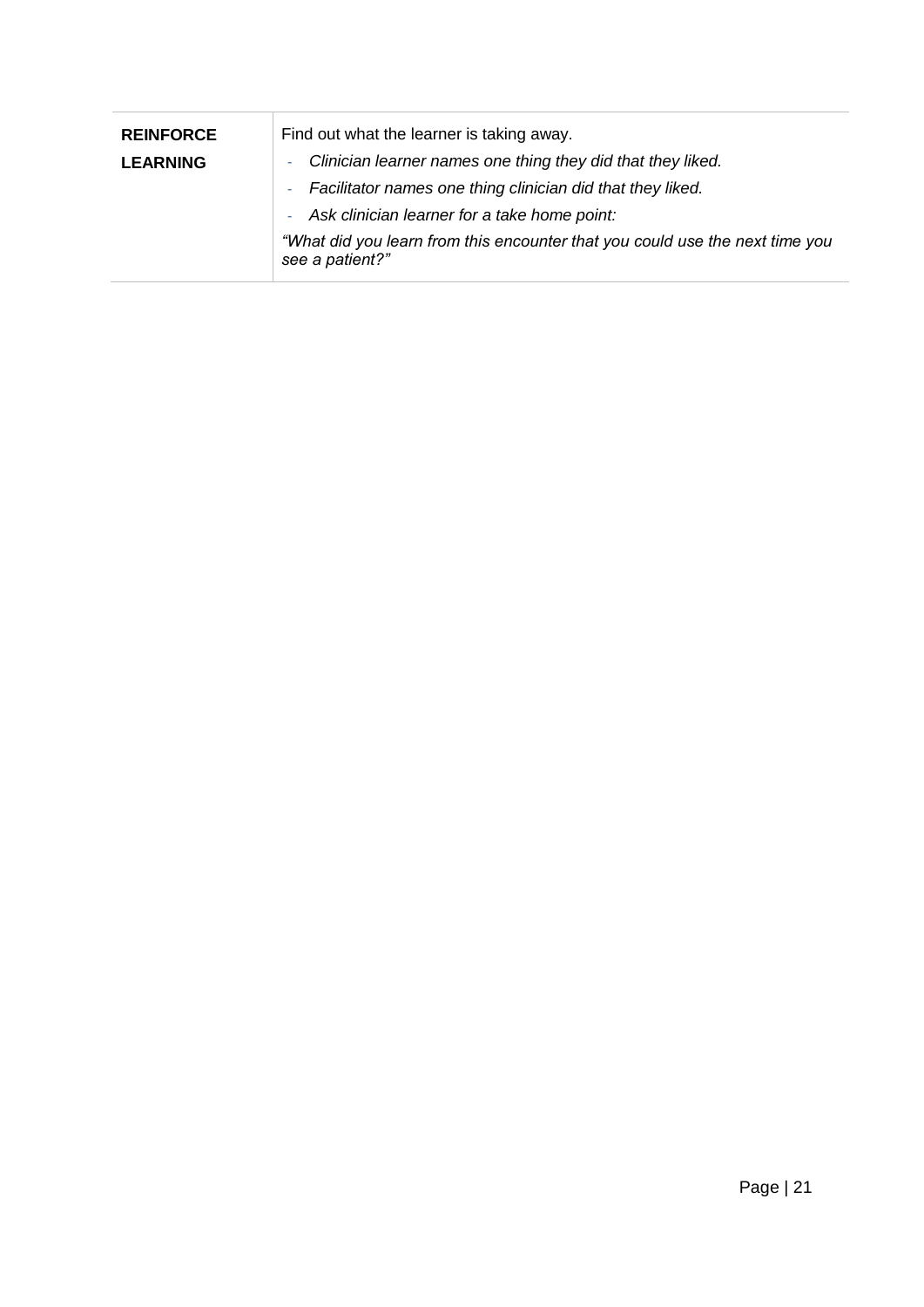### <span id="page-21-0"></span>**Large group debrief & closing**

Please refer to notes under slide 37.

#### *1. Learning objectives:*

*After this session, clinicians will be able to:*

- Come back together as a large group and share experiences
- **Summarise takeaways**
- Establish next steps
- **Evaluations**
- Close the session/Karakia

#### *2. Performance objectives:*

*This session will provide experiential practice for clinicians to:*

 Express benefits and drawbacks of using a Guide after the small group practice sessions

#### *3. Steps for facilitator:*

- Ask: Can you imagine using this in your practice?
	- Acknowledge responses (particularly important if barrier)
- Ask: What barriers do you foresee to using the Conversation Guide in practice?
	- Acknowledge
	- Ask group "how you can address" barrier?
- Ask: What things can make the use of the Conversation Guide easier in practice?
- Ask: What are your takeaways from the workshop? Go around the learners in turn
- Thank the group for their efforts
- Give out evaluations and let the learners know they are free to go once these are completed
- Close the session with a Karakia

#### *4. Helpful points:*

- **Prioritise coming together at the end** 
	- This step allows clinician learners to reflect on their experience and consolidate knowledge.
	- Bringing people together to reinforce take home points is an essential part of the learning process. Offer concrete and actionable goals/steps.
	- Have clinician learners commit to using the SICG with 1-2 patients over the next week. Choose an easy patient who is 'ready' for this discussion.